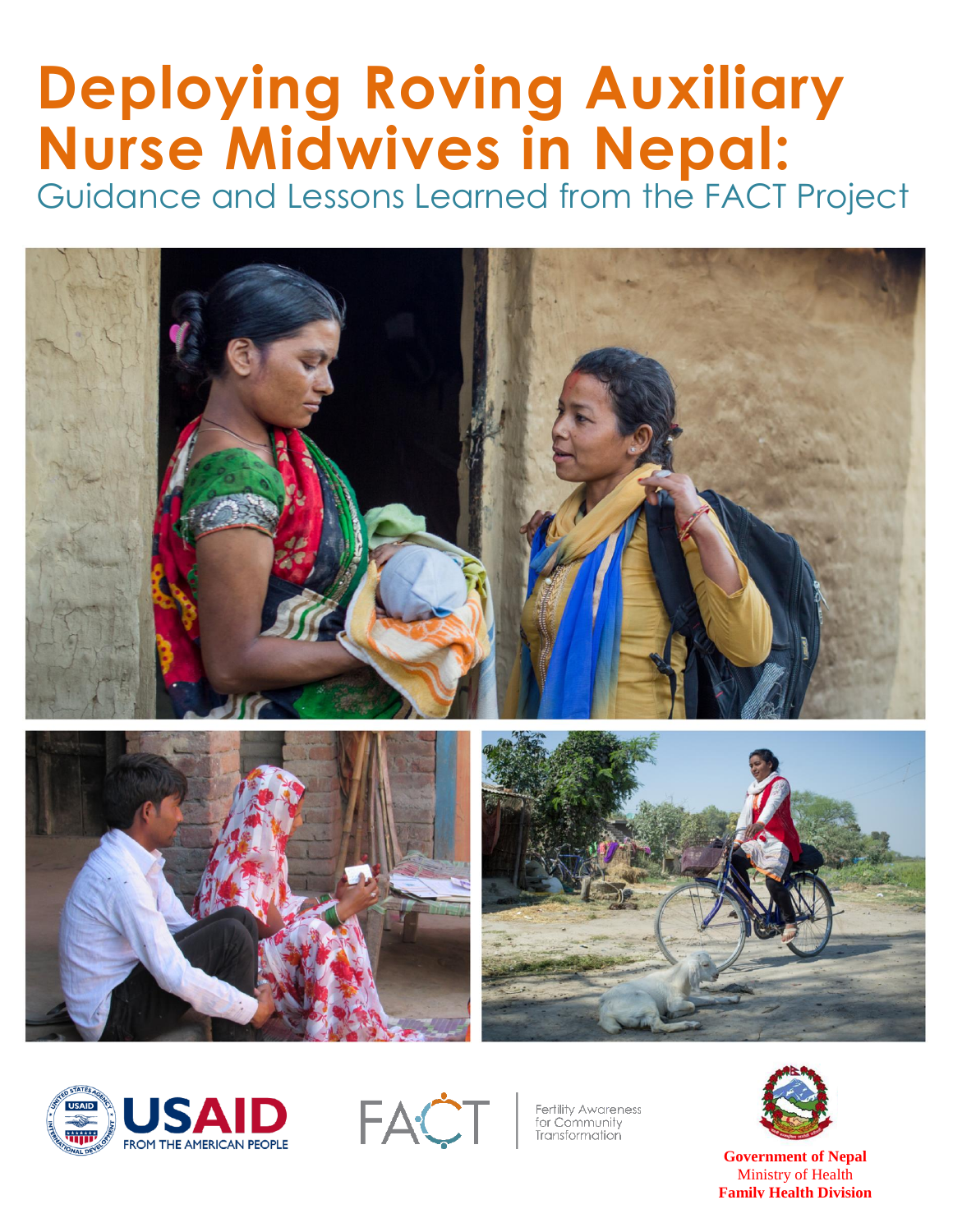© 2018, Institute for Reproductive Health, Georgetown University

Recommended Citation:

Deploying Roving Auxiliary Nurse Midwives in Nepal: Guidance and Lessons Learned from the FACT Project. May 2018. Washington, D.C.: Save the Children and the Institute for Reproductive Health, Georgetown University for the U.S. Agency for International Development (USAID).

This guidance manual was prepared by IRH and Save the Children under the Fertility Awareness for Community Transformation (FACT) Project. This manual and the FACT Project are made possible by the generous support of the American people through the United States Agency for International Development (USAID) under the terms of the Cooperative Agreement No. AID-OAA-A-13-00083. The contents are the responsibility of IRH and Save the Children and do not necessarily reflect the views of Georgetown University, USAID or the United States Government.

**FACT Project**

Institute for Reproductive Health | Georgetown University 1825 Connecticut Ave, Suite 699 Washington, DC 20008 USA

irhinfo@georgetown.edu [www.irh.org/projects/FACT\\_Project](http://www.irh.org/projects/FACT_Project)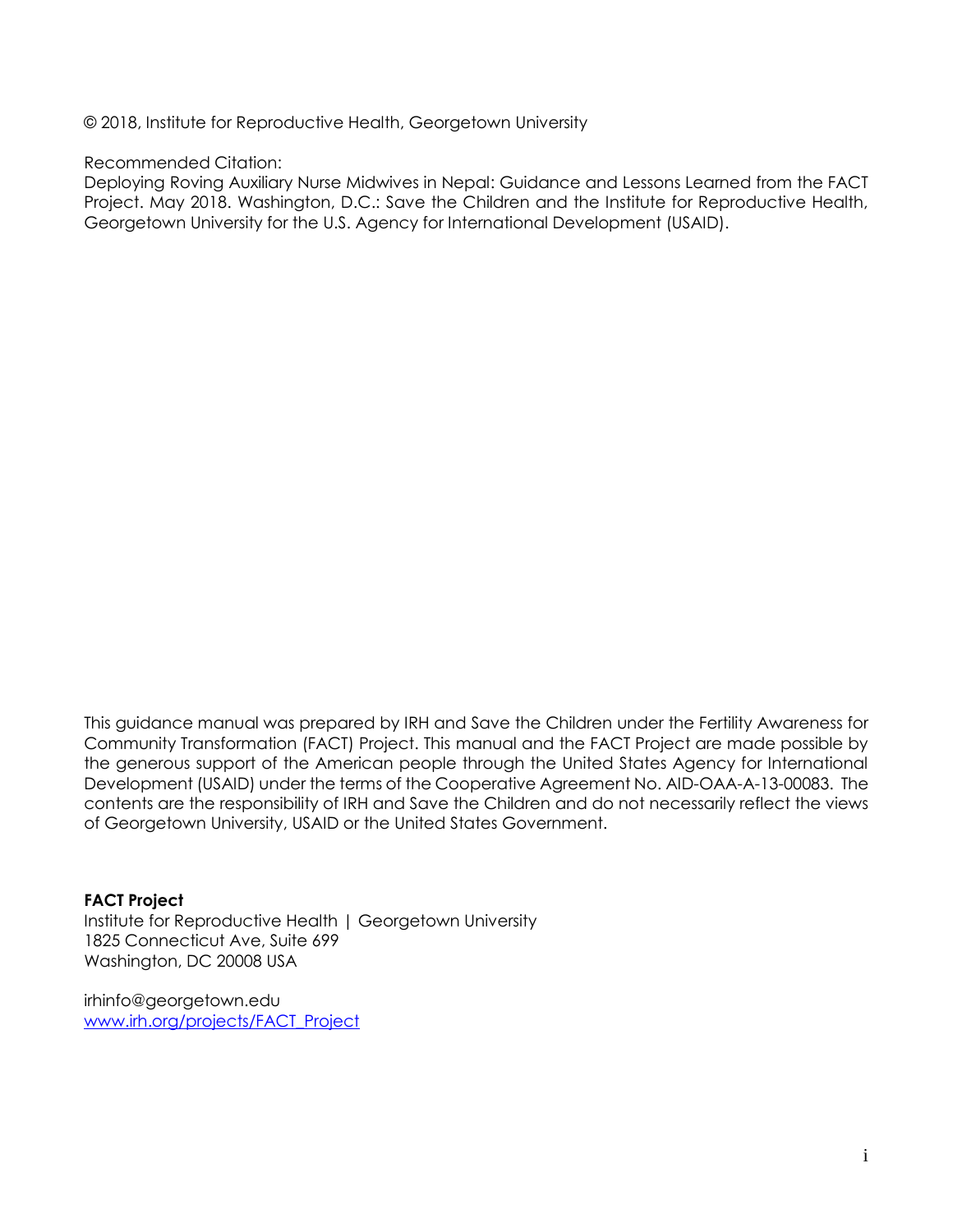# **Acknowledgments**

This guidance manual was prepared by the Institute for Reproductive Health, Georgetown University in collaboration with Save the Children under the Fertility Awareness for Community Transformation (FACT) project. This manual will not be possible without the contribution of many collaborators. IRH and Save the Children wish to thank the Nepali Family Health Division, the National Health Education, Information, and Communication Centre, district health officials, service providers, and promoters for piloting Pragati in conjunction with the FACT team.

Finally, we would like to thank the FACT team in Rupandehi.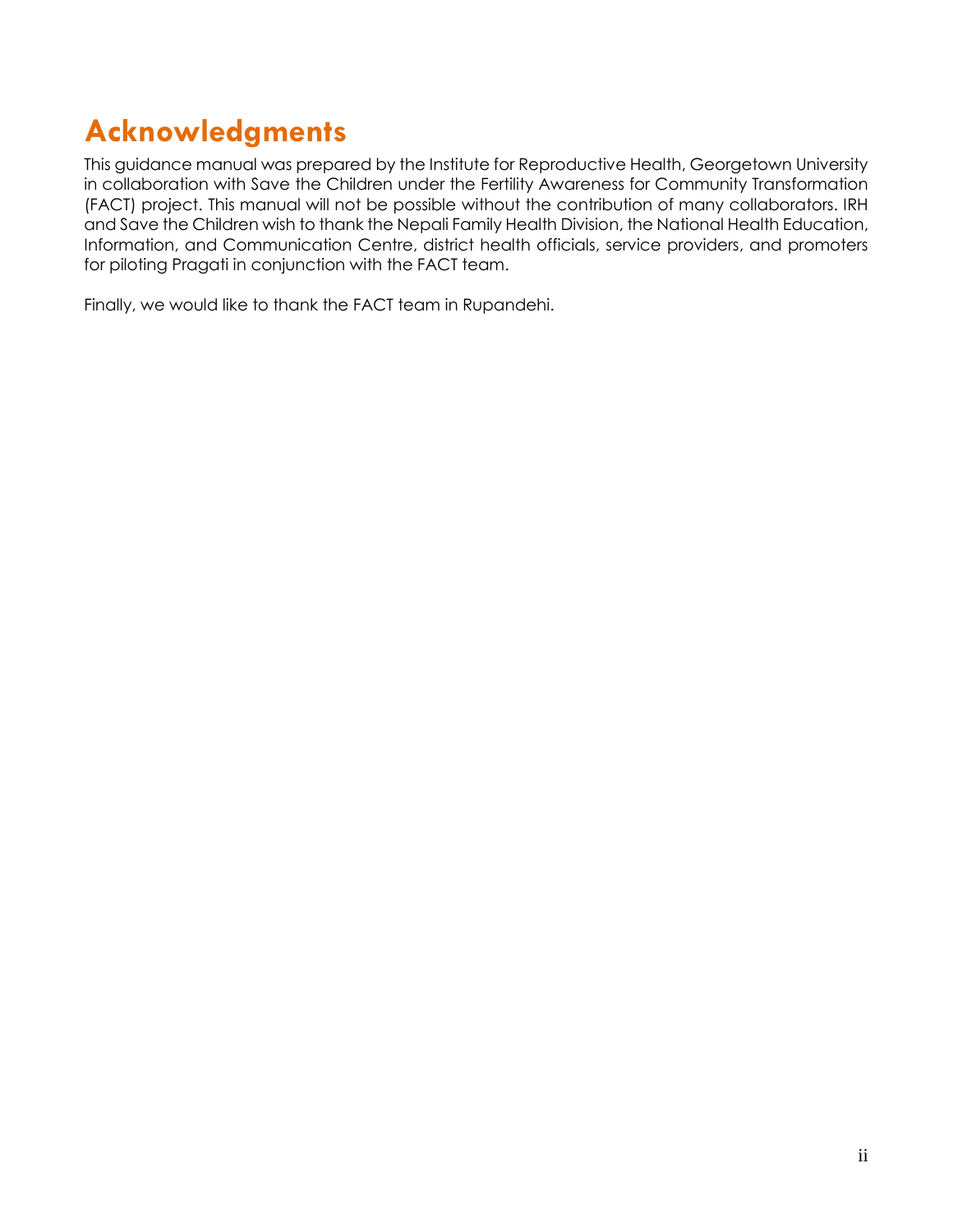# **TABLE OF CONTENTS**

# **TABLE OF FIGURES**

# **TABLE OF TABLES**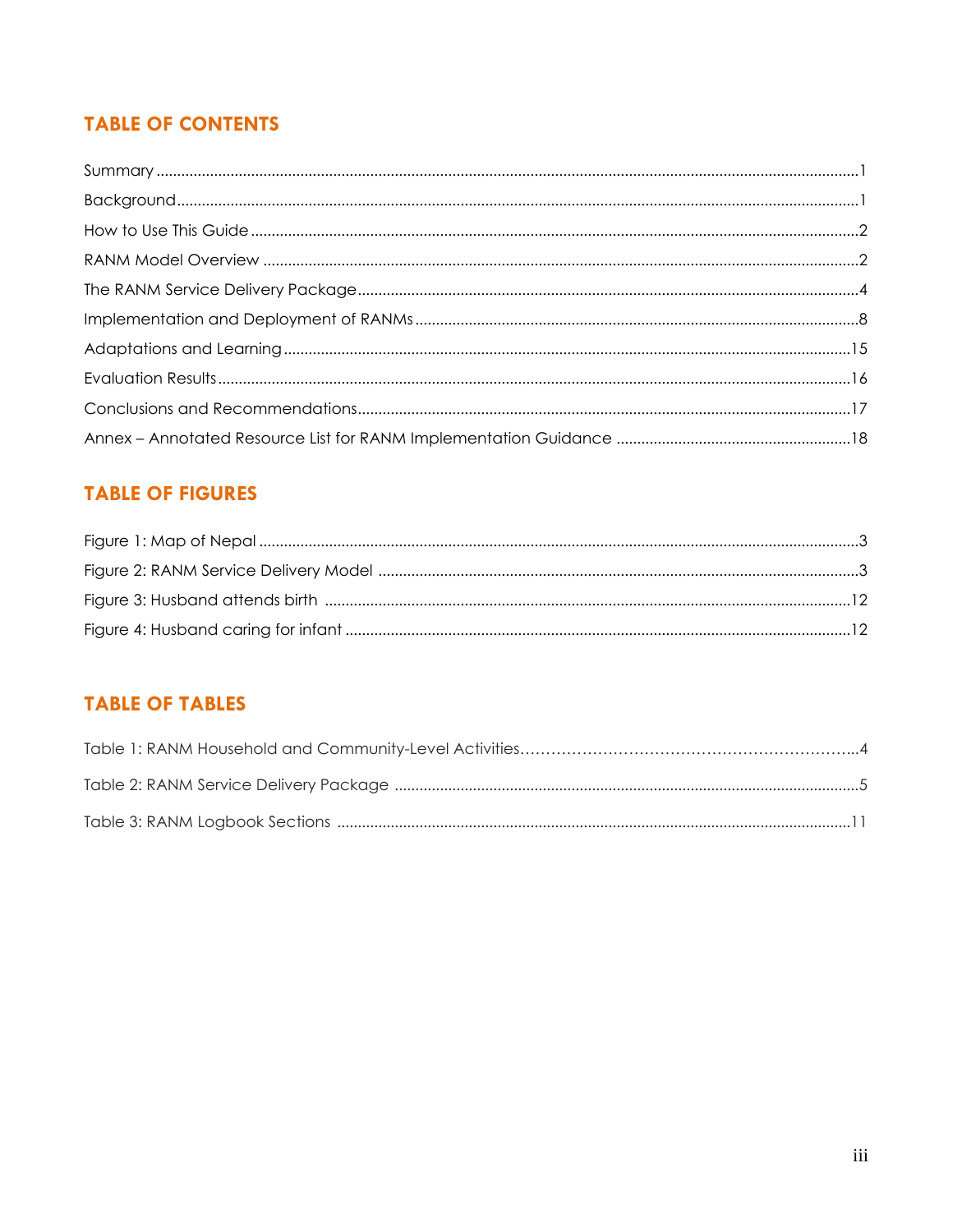# **LIST OF ACRONYMS AND KEY PHRASES**

| <b>ANC</b>          | <b>Antenatal Care</b>                                    |
|---------------------|----------------------------------------------------------|
| <b>COFP</b>         | Comprehensive Family Planning                            |
| <b>CPR</b>          | Contraceptive Prevalence Rate                            |
| <b>DPHO</b>         | <b>District Public Health Office</b>                     |
| <b>FACT Project</b> | Fertility Awareness for Community Transformation Project |
| <b>FCHV</b>         | Female Community Health Volunteer                        |
| <b>FHD</b>          | <b>Family Health Division</b>                            |
| <b>HFIC</b>         | Health Facility In-Charge                                |
| <b>HMIS</b>         | Health Management Information System                     |
| <b>HMG</b>          | <b>Health Mothers Group</b>                              |
| <b>LAM</b>          | Lactional Amenorrhea Method                              |
| <b>MNCH</b>         | Maternal, newborn, and child health                      |
| <b>MOH</b>          | Ministry of Health                                       |
| <b>MUAC</b>         | Middle upper arm circumference                           |
| <b>NDHS</b>         | Nepal Demographic and Health Survey                      |
| <b>NGO</b>          | Non-Governmental Organization                            |
| PHC-ORC             | Primary Health Care - Outreach Clinic                    |
| <b>PNC</b>          | <b>Postnatal Care</b>                                    |
| <b>PPFP</b>         | Postpartum Family Planning                               |
| <b>RANM</b>         | Roving Auxiliary Nurse Midwife                           |
| <b>SDM</b>          | <b>Standard Days Method</b>                              |
| <b>VDC</b>          | Village Development Committee                            |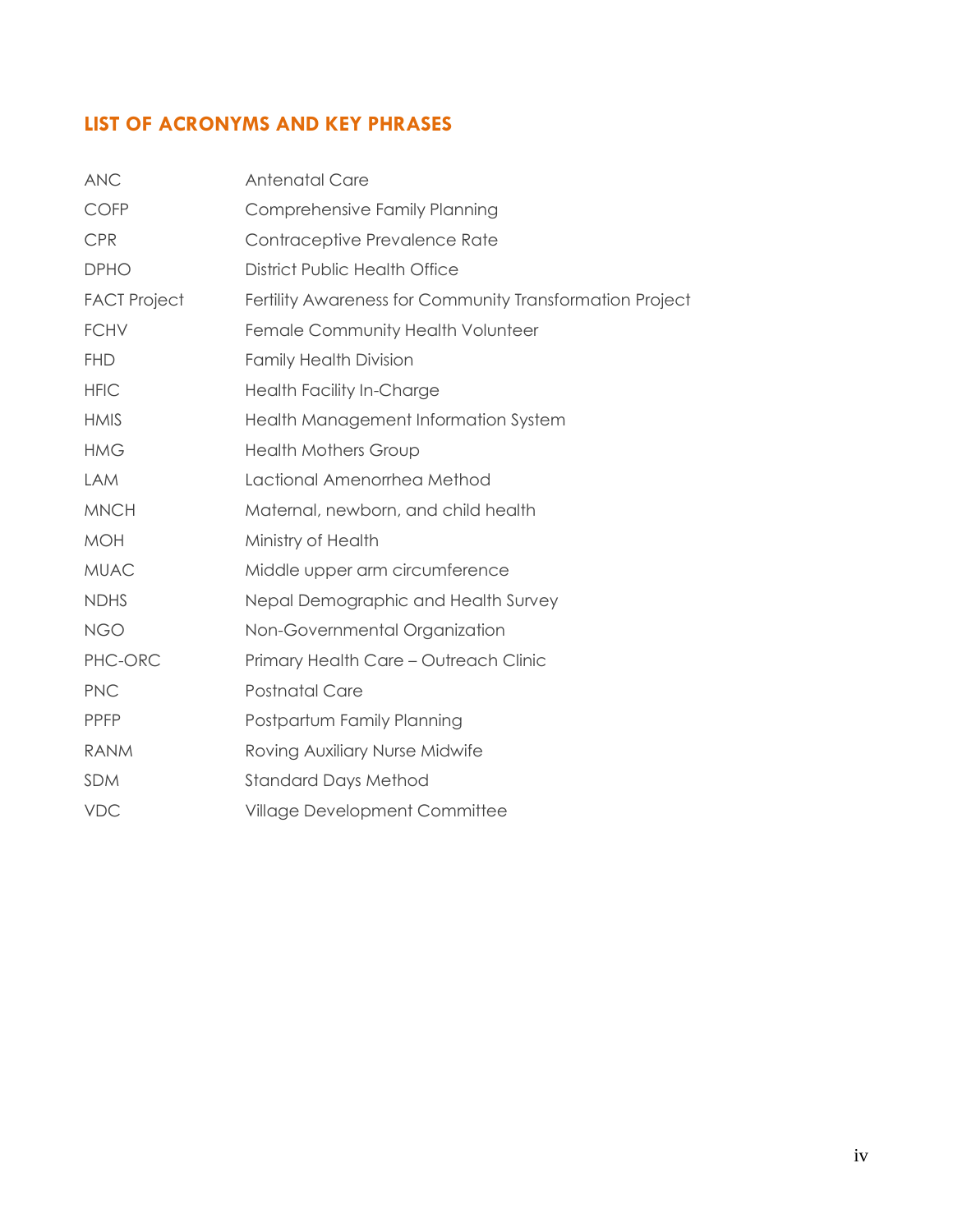# <span id="page-5-0"></span>**Summary**

Roving Auxiliary Nurse Midwives (RANMs) are a cadre of health workers in Nepal who provide home and community-based health services. In the Rupandehi District, the USAID-funded Fertility Awareness for Community Transformation (FACT) Project, working with the Family Health Division (FHD) and Rupandehi District Public Health Office (DPHO), implemented an approach to deliver family planning services to marginalized communities by deploying RANMs over a 15-month period. While enhancing family planning services was the primary purpose of the project, services provided by RANMs also included other maternal and child health services, particularly antenatal (ANC) and postnatal care (PNC).

The RANM intervention was successful in reaching marginalized households, or those not accessing health services, with family planning and pregnancy-related services and linking community members to the health system. This was done through a combination of home visits, community activities, and mobilizing influential people and community members to expand conversations around social norms and reproductive health.

The RANM intervention was implemented as part of an integrated package of activities which included the integration of the Standard Days Method (SDM) into the Ministry of Health's (MOH) family planning program and the community-based Pragati intervention, which are detailed in separate reports. This guide focuses on the RANM intervention alone, providing guidance on the implementation process, challenges, and lessons learned from the FACT Project.

# <span id="page-5-1"></span>**Background**

In the past ten years, the Government of Nepal has made significant strides in improving service quality and access to reproductive health services, resulting in reduced maternal mortality and unmet need for family planning. Today, 57% of deliveries occur in a health facility - a significant increase from 18% in 2006 (NDHS, 2016). Additionally, though the contraceptive prevalence rate (CPR) among currently married women using a modern method in Nepal increased from 26% in 1996 to 43% in 2016, there has been no change in the modern CPR since 2006 (NDHS, 2016). Furthermore, CPR and rates of met need for family planning are lower among certain caste/ethnic and religious groups (NDHS, 2011).

Despite overall improvements in reproductive health outcomes in Nepal, the existing health system faces challenges in improving access to quality services among these marginalized groups. Some of these challenges include geographic barriers due to distance and rough terrain, limited qualified staff – particularly in rural areas – and social barriers to accessing the health system. These barriers have also been exacerbated by the large percentage of migrating workers leading to increased spousal separation.

In Nepal, female community health volunteers (FCHVs) are trained as a cadre of community health volunteers to promote maternal and child health, manage childhood illnesses, and provide short acting contraceptive methods at the community level. While FCHVs may have initially been able to expand knowledge and demand for family planning and primary care services, limited capacity and motivation made it difficult for them to adequately address the unmet need for family planning among marginalized ethnic groups (i.e. Dalit, Janajati, Madhesi, and Muslim). A household survey across five districts of Nepal found that only 17% of current family planning users seek family planning services from FCHVs and that only one-fifth of married women are currently using a family planning method. Recognizing this gap in service delivery, the Government of Nepal is supporting the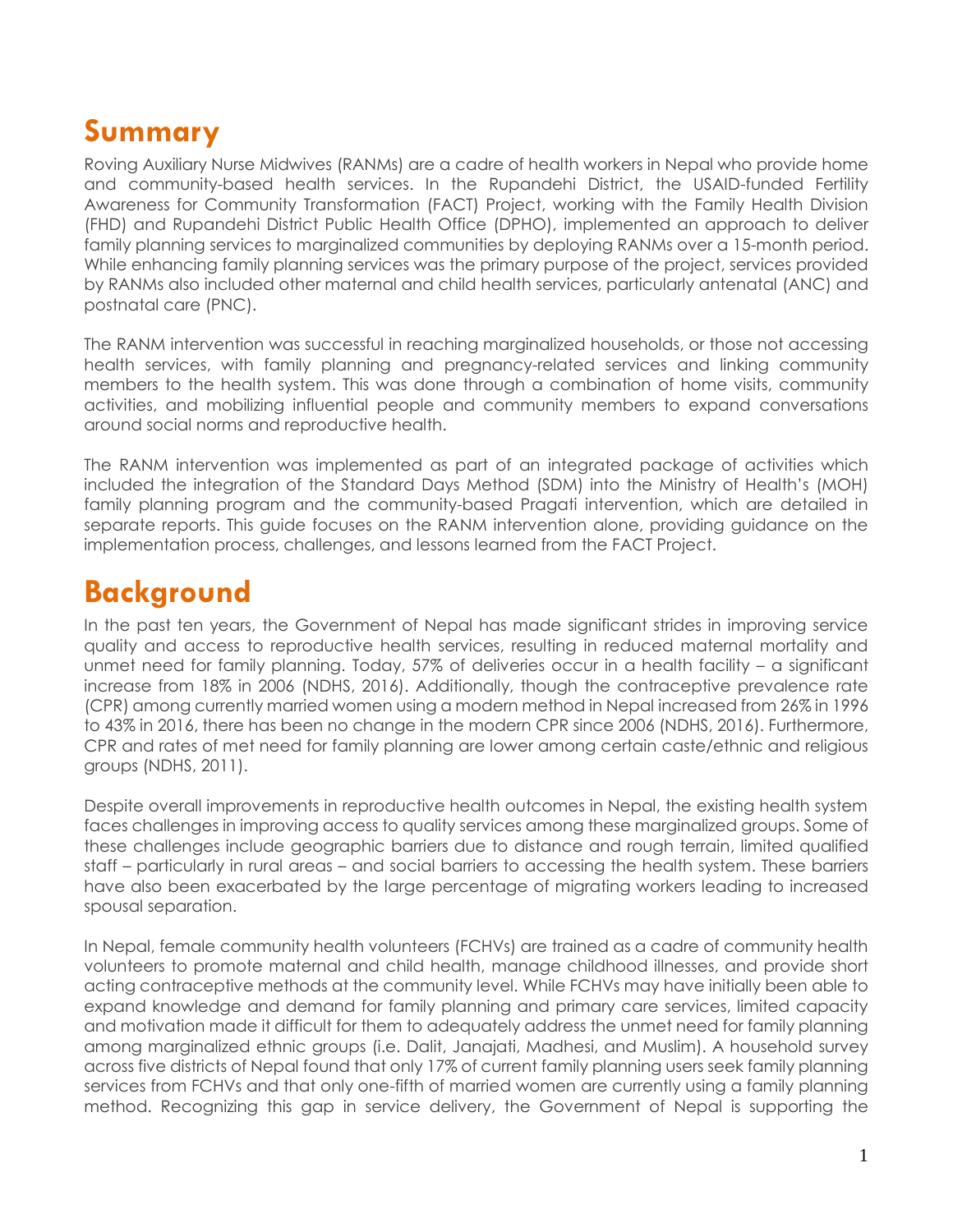introduction of more qualified health service providers at the community level to address barriers to family planning use, especially among marginalized communities.

The USAID-funded FACT Project, implemented by the Institute for Reproductive Health at Georgetown University (IRH) and Save the Children, was a five-year project (2013-2018) that aimed to foster an environment where women and men can take actions to protect their reproductive health throughout the life-course. FACT tested interventions for increasing fertility awareness and expanding access to fertility awareness-based methods (FAM) to improve use of family planning methods and improve reproductive health outcomes. In Nepal, where access to and use of family planning services are influenced by both geographic and social barriers to the health system, FACT tested an approach to address unmet need for family planning among marginalized ethnic groups through household delivery of family planning services. In partnership with the FHD and DPHO within the MOH, FACT and the DPHO deployed RANMs in select communities of the Rupandehi District to provide family planning services at the household level.

FACT and the DPHO deployed nine total RANMs who were assigned to work in identified clusters of marginalized households across six Village Development Committees (VDCs) and two municipalities in the Rupandehi District. The intervention was implemented during a 15-month pilot period to test this service delivery modality as a possible approach to address the unmet need of family planning among marginalized communities in Nepal.

The FACT Project's introduction of RANMs is consistent with the Government of Nepal's policies around expanding equitable access to and quality of community level health services under the Nepal Health Sector Strategy 2015-2020 (NHSS 2015-20). Such a strategy also contributes to the "Reaching the Unreached Strategy" (RTU 2016-2030). The addition of qualified RANMs at the community level offers a significant opportunity to expand access to family planning and broader primary care services. Understanding how these RANMs contribute to universal health coverage will continue to provide important policy-level information.

# <span id="page-6-0"></span>**How to Use This Guide**

This guide describes the services provided by RANMs in the community and the process FACT undertook to implement the RANM intervention. The experience from the FACT Project, documented in this guide is intended to inform program designers and implementers who wish to deliver household-level services through RANMs in Nepal.

Specifically, this guide describes the package of services that was provided by the RANMs at both household and community levels. The guide also describes the implementation steps to achieve these activities, including hiring and training RANMs, conducting community assessments, and creating linkages with health facilities. Finally, additional orientation and implementation tools are available in the Annotated Resource List in the annex.

# <span id="page-6-1"></span>**RANM Model Overview**

FACT based the RANM intervention model on a community-nursing approach, where nurses define and address health needs at both individual and community levels. Each RANM was from the community where she was stationed to carry her functions. The RANMs received the same training that ANMs based at the health facility receive in Nepal. To begin their work in the community, each RANM conducted an initial household needs assessment as part of a larger community assessment. The assessment helped to identify households not currently being reached by the health system for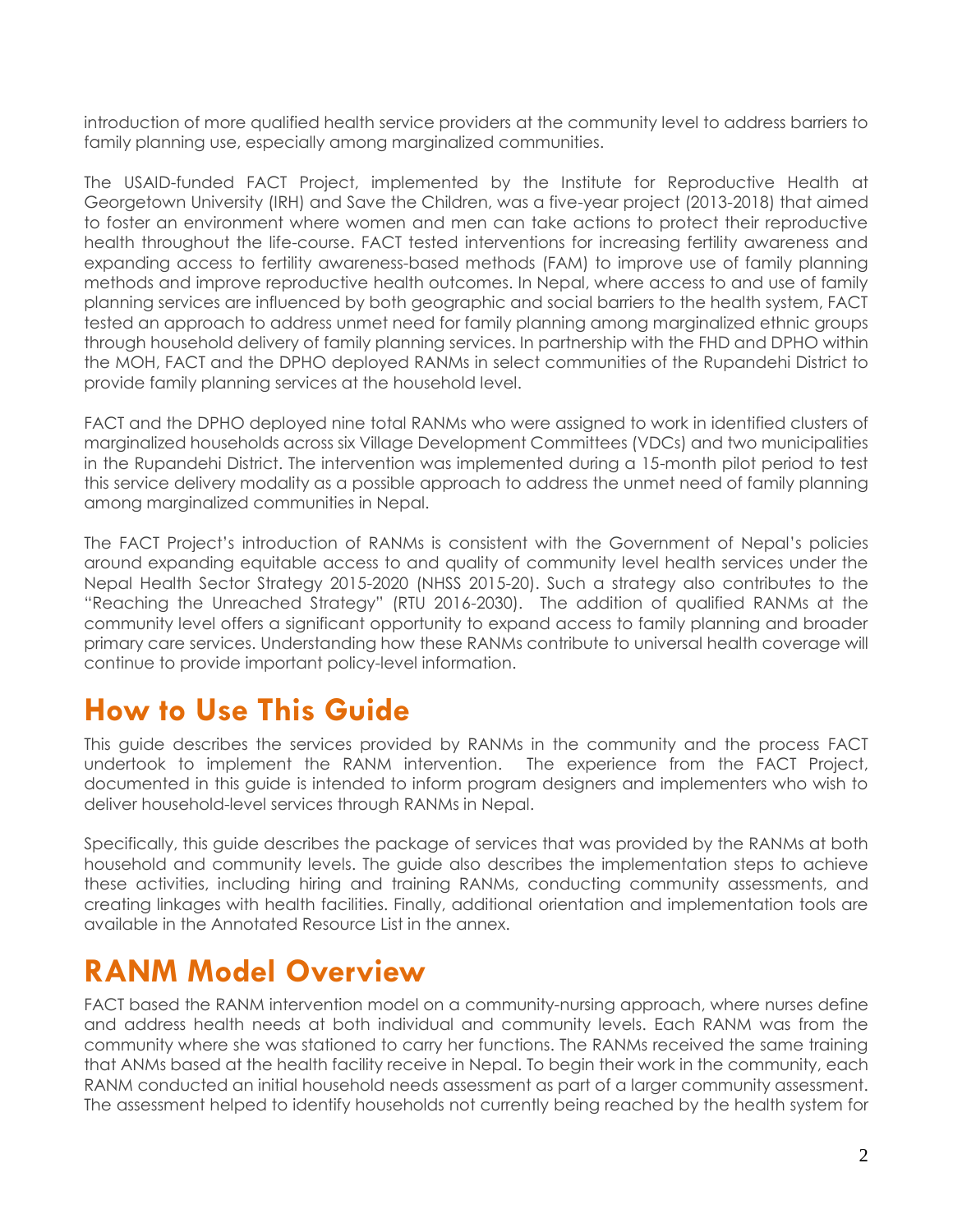health services and helped to introduce each RANM to her community, thereby developing trust and engaging community leaders to help assure the community's health needs were met. The household needs assessment was critical in helping the RANMs prioritize and monitor the needs of her clients, including the direct services she could provide to them and referrals to the health facility.

By providing a range of individual services in the home, as described in Table 1, the RANMs were able to expand access to routine health services for marginalized households and provide a link to the health system through providing referrals to the health facility where needed. The RANMs were also able to involve spouses and extended family members – where appropriate – in education and counseling discussions. This was particularly helpful in addressing some of the social and gender barriers that women in these marginalized communities face in accessing and utilizing services.

<span id="page-7-0"></span>By providing services in the home, the RANM has **Figure 1: Map of Nepal** an opportunity to provide maternal and child health services as an "entry point" for providing **CHINA** comprehensive family planning services in the "unreached" households. Addressing these other health needs builds trust; thus, allowing the RANM to address the more sensitive family **NEPAL** planning and reproductive health service needs. The RANMs were also able to expand Rupandehi their reach and influence by building relationships with local community groups, **INDIA** community stakeholders, and influential community members to create an enabling environment for behavior change. **Figure 2: RANM Service Delivery Model RANM Health Facility Community Referrals to facilities Conduct household visits**  $\checkmark$  Follow-up after facility services **Community engagement Support to Outreach Clinics Individual and Household Visits Community Engagement** Identify households in marginalized communities • Engage with community groups and influential • Facilitate counseling with husbands and community people to promote positive extended family members around reproductive maternal and reproductive health behaviors health Conduct group activities to engage • Refer clients to health facilities communities in reflection of social and gender norms affecting RH behaviors Support existing community health volunteers with their health activities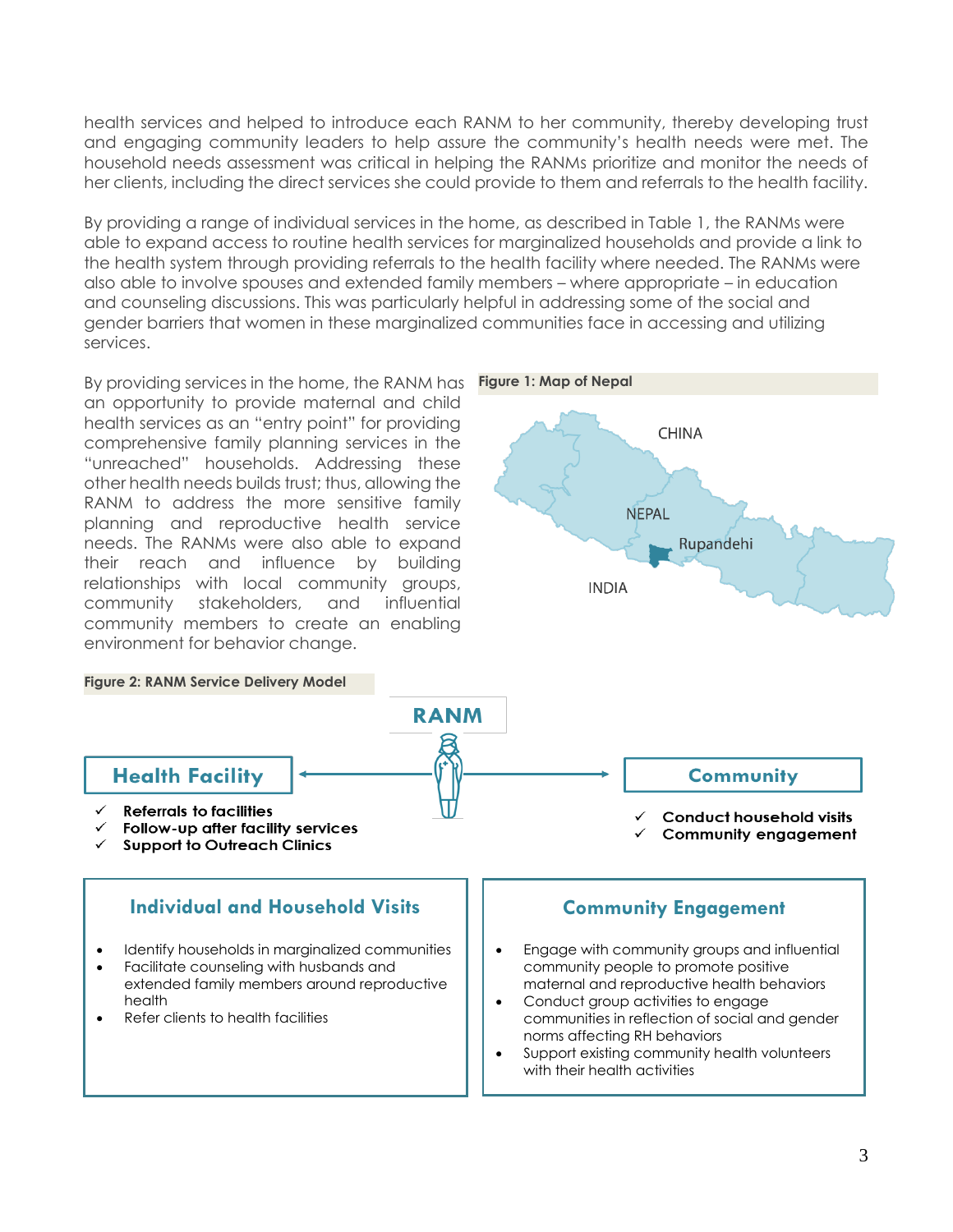# **The RANM Service Delivery Package**

The RANMs delivered a package of services that included individual and family services at the household level, complemented by health promotion and community engagement activities in the community where she was working.

#### **Table 1: RANM Household and Community-Level Activities**

| Individual / Household Services*                                                                                                                                                                                                                                                                                                                                                                                 | <b>Community Activities</b>                                                                                                                                                                                                                                                                         |
|------------------------------------------------------------------------------------------------------------------------------------------------------------------------------------------------------------------------------------------------------------------------------------------------------------------------------------------------------------------------------------------------------------------|-----------------------------------------------------------------------------------------------------------------------------------------------------------------------------------------------------------------------------------------------------------------------------------------------------|
| Family planning counseling, referral, and family<br>planning method provision (condoms, oral<br>contraceptive pills, injectables, SDM, and LAM)<br>ANC counseling, postnatal, and newborn care<br>Child nutrition assessment and counseling<br>First-aid treatment and referral<br>Referrals to health facilities as needed<br>(All counseling included spouses and extended<br>family members when appropriate) | Collaborate with and support FCHV<br>$\bullet$<br>Conduct outreach to informal and<br>$\bullet$<br>formal groups with Pragati games and<br>health promotion discussions<br>particularly targeting men and youth<br>Engage influential people to promote<br>$\bullet$<br>and support RANM activities |

# **Household Services**

The RANM intervention initially prioritized the doorstep delivery of family planning services as part of the RANMs' services, including counseling and provision of family planning methods (condoms, oral contraceptive pills, injectables, and SDM). RANMs also provided health information regarding fertility, menstruation, and maternal, newborn, and child health (MNCH). After the RANMs started to conduct their household visits to provide family planning services, families began requesting additional services, particularly for sick children and first aid services. They recognized the benefit of having a skilled provider in the community and appreciated the access to services closer to home.

Recognizing the significant unmet need among marginalized households for all health services in general, the FACT Project, working with the FHD & the DPHO, expanded the scope of the RANM service delivery package to include additional MNCH services. In all cases, referral to the health facility for services and treatment was emphasized, especially referrals to promote facility deliveries. The details for each individual service are listed in Table 2 below.

 *Additional resources used by RANMs as part of their toolkit are available in the Annotated Resource List in the annex, including guidance for MNCH, providers and picture codes used during interpersonal communication activities.*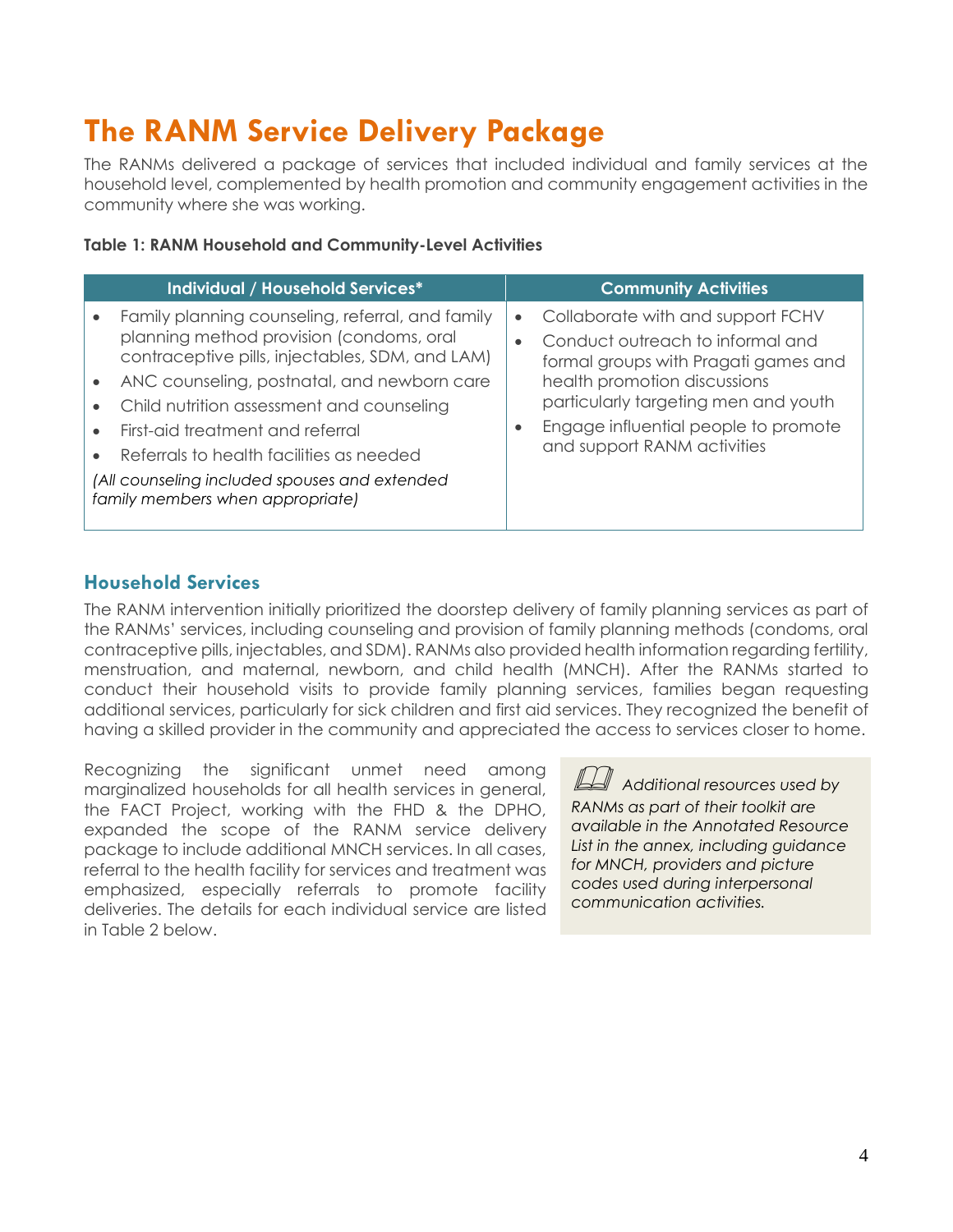|                                     | <b>Table 2: RANM Service Delivery Package</b>                                                                                                                                                                                                                                                                                                                                                                                                                                                                                                                                                                                                                                                                                                                                                               |
|-------------------------------------|-------------------------------------------------------------------------------------------------------------------------------------------------------------------------------------------------------------------------------------------------------------------------------------------------------------------------------------------------------------------------------------------------------------------------------------------------------------------------------------------------------------------------------------------------------------------------------------------------------------------------------------------------------------------------------------------------------------------------------------------------------------------------------------------------------------|
| <b>Family planning</b>              | • Counseling on and providing pills, condoms, SDM, LAM and injectables,<br>based on the balanced counseling approach<br>• Supplying management and waste disposal, as agreed with the health<br>facility<br>Engaging with husbands and in-laws and conducting couple counseling,<br>$\blacksquare$<br>when possible and as appropriate<br>Referring for long-acting and permanent methods, and/or side effects<br>management at the health facility<br>Following up with discontinued clients<br>٠                                                                                                                                                                                                                                                                                                          |
| <b>ANC</b>                          | Conducting at least two ANC visits to pregnant women, with husbands<br>٠.<br>and extended family present when possible, to provide counseling and<br>education on:<br>What to expect during pregnancy, healthy behaviors during<br>$\circ$<br>pregnancy, and education on danger signs throughout pregnancy<br>and post-partum<br>Maternal nutrition<br>$\circ$<br><b>Birth preparedness</b><br>$\circ$<br>Breastfeeding and essential newborn care<br>$\circ$<br>Family planning<br>$\circ$<br>Conducting physical exams: including blood pressure, fetal heart tones,<br>٠<br>and checking for danger signs<br>Referring to health facility for complications, ANC checkups, and for<br>٠<br>delivery<br>Discussing how social and gender norms can influence pregnancy and<br>٠<br>newborn care outcomes |
| <b>PNC &amp; newborn</b><br>care    | Conducting home visits for the second and third PNC visits and provide<br>٠<br>care, including physical examination and counseling on postpartum<br>danger signs, including fathers when possible<br>Promoting postpartum family planning (PPFP)<br>٠<br>Providing and counseling on essential newborn care and breastfeeding<br>٠<br>Identifying postnatal and neonatal danger signs and timely referral for<br>newborn or maternal illnesses                                                                                                                                                                                                                                                                                                                                                              |
| <b>Nutrition Counseling</b>         | Measuring middle upper arm circumference (MUAC) measurements for<br>under-five children<br>Providing nutrition education<br>٠<br>Referring to the health facility for additional follow up when concerned                                                                                                                                                                                                                                                                                                                                                                                                                                                                                                                                                                                                   |
| First Aid / Illness<br>consultation | Being the first point of contact with acute first aid or illness concerns<br>٠<br>Assessing and making referrals to health facility as needed<br>٠                                                                                                                                                                                                                                                                                                                                                                                                                                                                                                                                                                                                                                                          |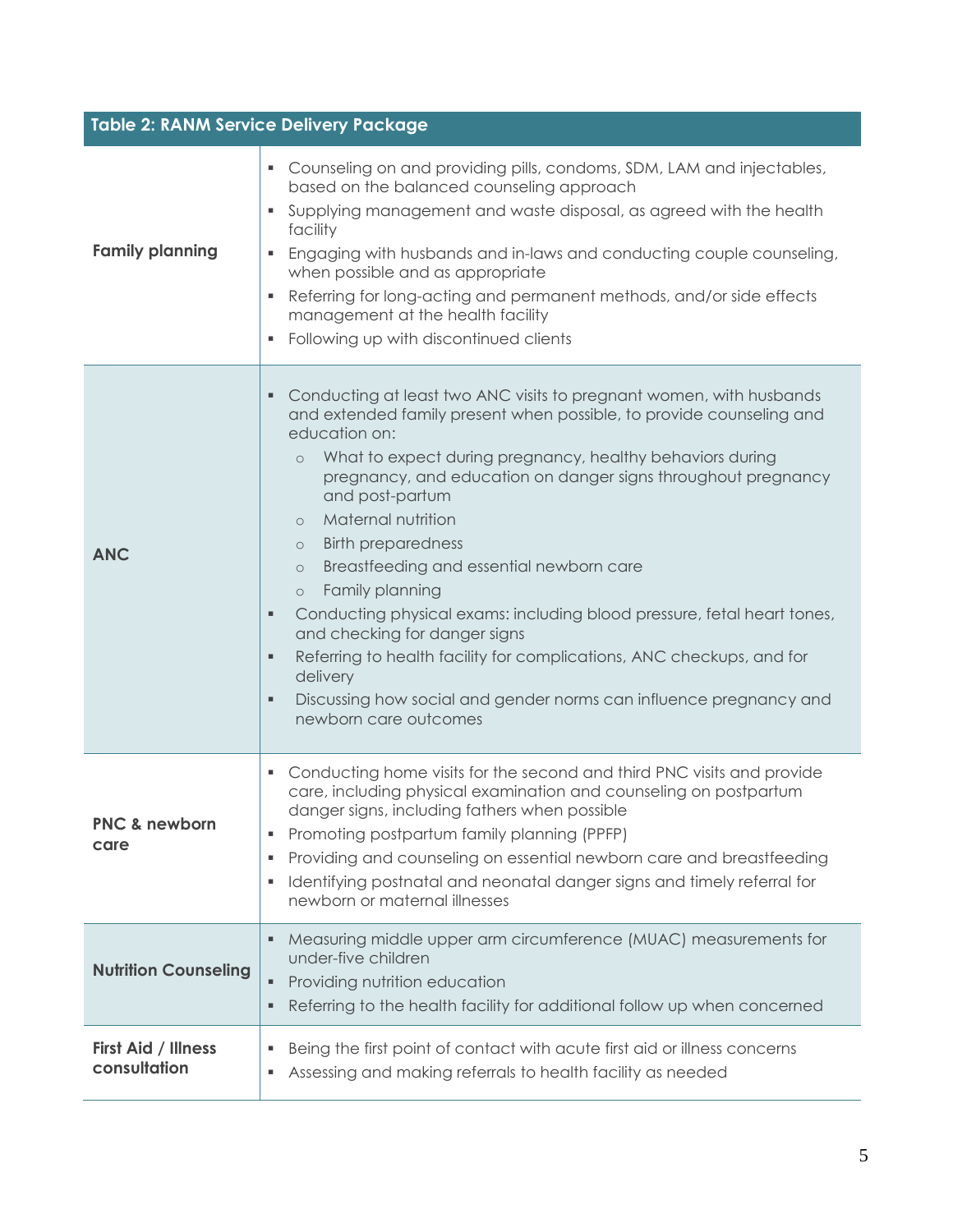### **Community Activities**

Community engagement (including male engagement) in reproductive health can leverage shifts in reproductive health behavior by enhancing diffusion beyond the points of direct contact between the RANM and individuals, as well as by encouraging shifts in social and gender norms through public reflection at the community level. The RANMs used four principal strategies to achieve broader engagement and diffusion in the communities where they worked.

- **Collaborating with FCHVs**: In each VDC, the FCHVs and RANMs formed a health team in the community to create demand for services and meet the immediate health needs of community members. The FCHVs assisted with introducing the RANMs in the community, identifying priority households, conducting group education sessions, particularly through their Health Mothers' Groups (HMG) meetings, conducting health promotion activities, and referring clients to the RANMs. The RANMs, in turn were able to provide health technical support and credibility for FCHV activities.
- **Conducting education sessions at outreach clinics:** As part of their routine outreach services, facility-based health providers often conducted primary health care-outreach (PHC-ORC) and immunization clinics in communities where RANMs worked. These outreach clinics offered an opportunity for the RANM to provide health education and to conduct Pragati games, resulting in increased visibility and integration of health activities at the community level. The success of this integration depended on active partnership between the health facility management and staff, and the RANMs in their area.
- **Organizing formal and informal group education sessions**: While the FCHVs focused on conducting health activities through their HMG meetings, the RANMs took opportunities to provide health education wherever people gathered to play games to encourage discussion about maternal and reproductive health. This enabled them to reach youth and men who participated in community groups.
- **Engaging influential people:** Influential community people, when effectively identified and engaged, can facilitate access to marginalized households and can promote desired attitudes and behaviors by using their social influence to role model and encourage change. The RANMs were encouraged to engage influential people in their activities to facilitate their assimilation into the community and to garner support for their

LL Additional resources, including guidance for male engagement and for engaging influential people, are available in the Annotated Resource List in the annex*.*

community activities. It was difficult to implement this strategy consistently across contexts and with different RANMs, but it was possible when RANMs were supported by FCHVs or staff from health facilities whom the community trusted.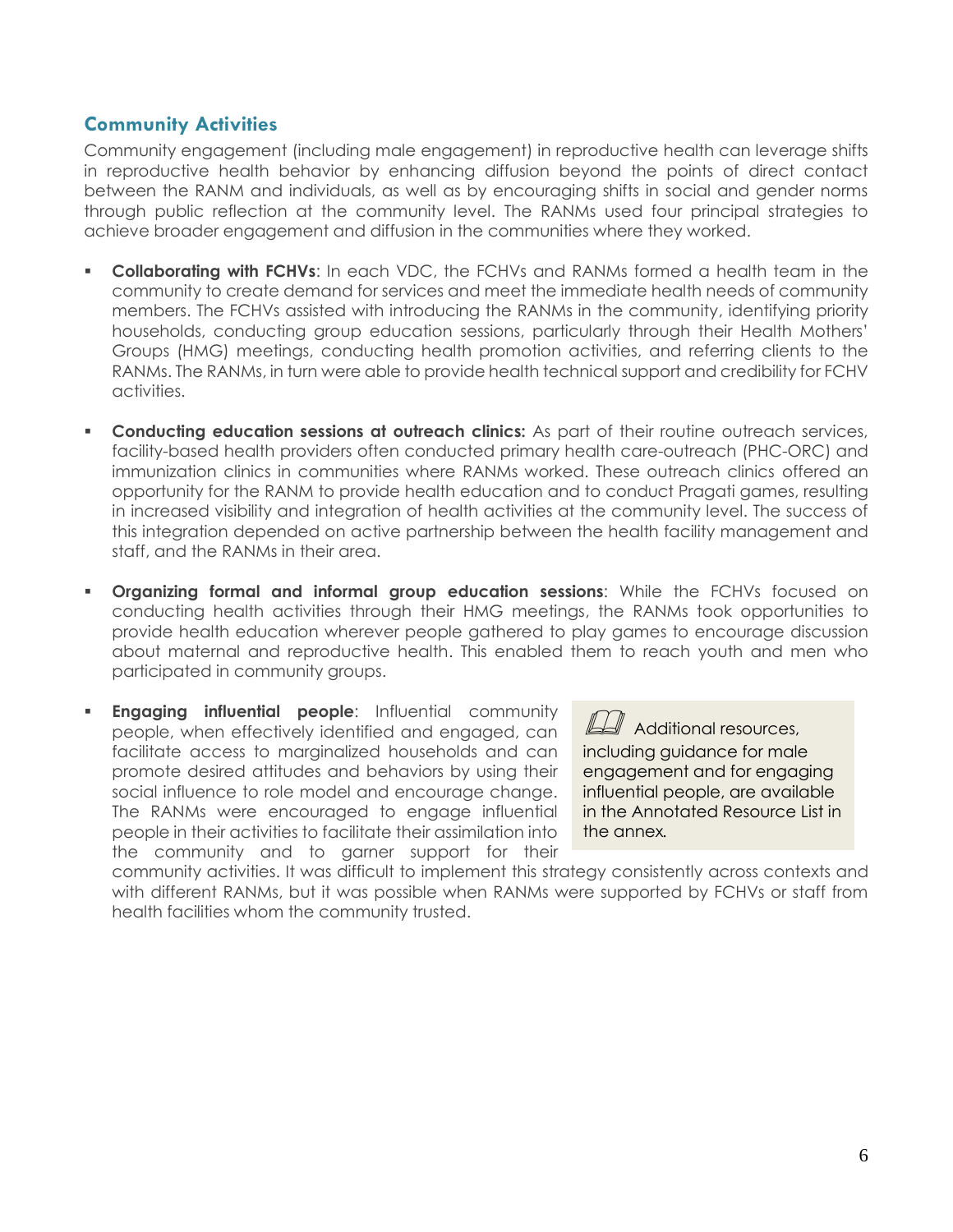#### **Pragati and RANMs**

This RANM intervention was implemented in select VDCs and municipalities in the Rupandehi District. Six of the VDCs had a simultaneous fertility awareness and family planning intervention called Pragati occurring under the FACT Project. The Pragati intervention consisted of the implementation of community games to improve fertility awareness, to address family planning information gaps – particularly around misconceptions and side effects - and to encourage discussion around social and gender norms that influence family planning behaviors. The Pragati games offered a platform for interactive learning and reflection, encouraging youth, men, and women to participate. As part of their work, many RANMs implemented Pragati games to promote family planning use, to engage with community members, to build rapport, and to provide health information to the community. Although an important tool for RANMs under FACT, the games are not an integral part of services for future RANM interventions.



 $\mathbb{H}$  More information on Pragati is available at: **irh.org/pragati-fertility-awareness-games**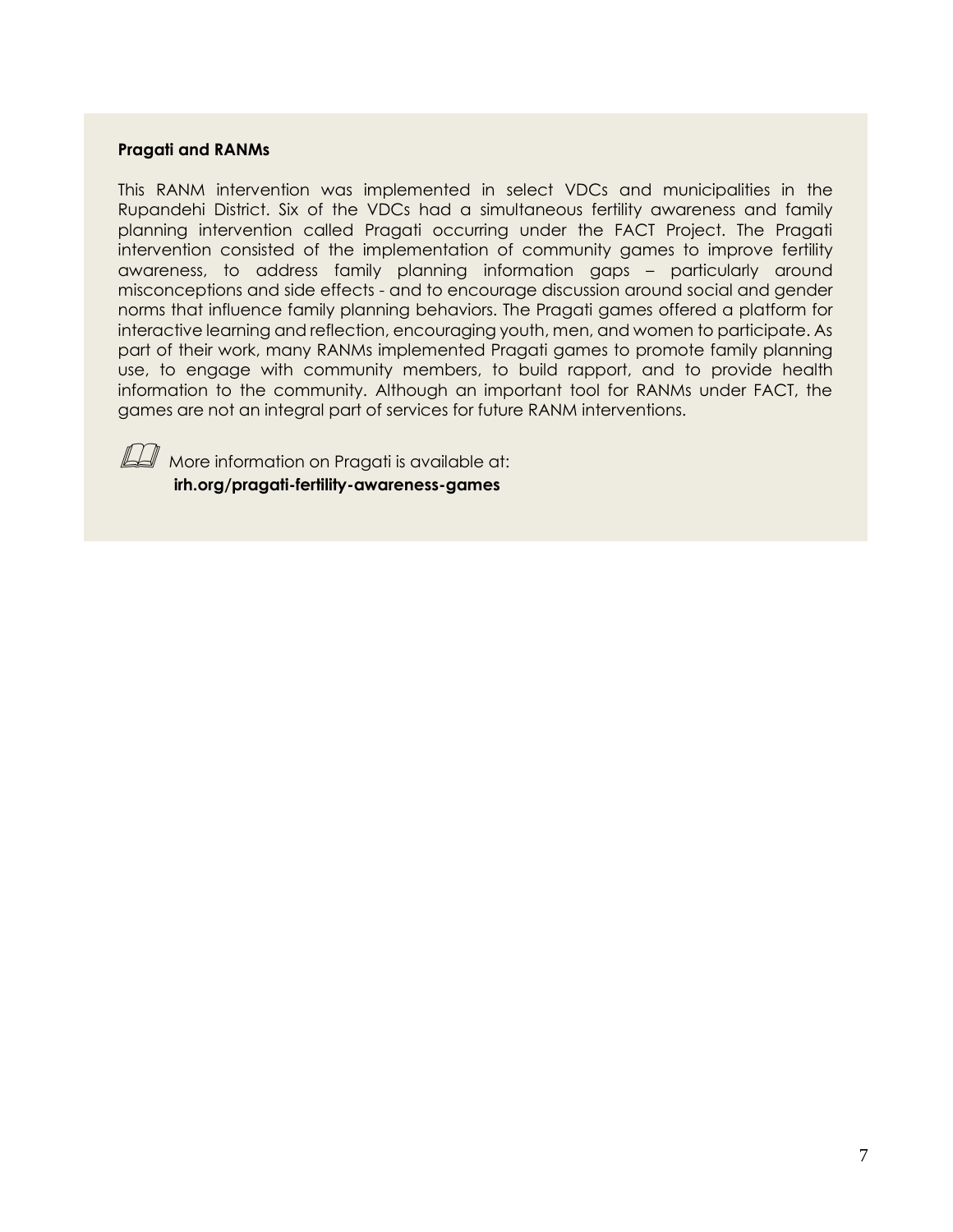# <span id="page-12-0"></span>**Implementation and Deployment of RANMs**

This section covers the essential program implementation components of the RANM intervention and describes how activities were tailored to the requirements of the RANM job:

- Hiring and training
- Carrying out a community assessment
- Expanding services
- Linking with community stakeholders
- Linking with health facilities
- Reporting

### **Hiring and Training**

Prior to the actual hiring process, the FHD and the DPHO worked with FACT to agree on a job description, to share the expected scope with the family planning sub-committee, and to develop a funding mechanism for the DPHO to hire the RANMs with FACT funds. These were outlined in a Memorandum of Understanding (MoU) that all parties agreed to.

 $\square$  Additional resources, including job descriptions, orientation and training materials, and counseling tools are available in the Annotated Resource List in the annex*.*

The hiring of the RANMs by the DPHO was part of an effort to

integrate RANMs into the health system as specified in the MoU. The RANMs' direct supervisors were the in-charges from their respective health posts. In addition to funding the positions, the FACT Project also provided technical support in defining the RANM role and activities, and in providing essential capacity building. However, this model led to the health facilities lacking ownership for the RANMs and the RANMs feeling that they did not belong to either the DPHO system or to Save the Children's organization. There was also a tendency for some health facilities to appropriate RANM availability to assist with facility service delivery – which was not part of their role. This was hard for the RANMs to resist because the health facilities were paying and supervising them. For future interventions, more engagement by the DPHO and the local government bodies, and/or a more direct funding stream might resolve some of this ambiguity.

From conception, the project sought to recruit trained Auxiliary Nurse Midwives to provide door-todoor family planning services for marginalized households in the project's intervention sites. As such, preference was given to candidates who were from the local area and spoke the local language. The RANMs were also expected to live in the communities where they would be working. This proved a challenge and exceptions (most often related to language) were made where there were no local ANMs. Priority was given to ANMs in nearby clusters, and in one case an RANM was to live outside her catchment area as she took responsibility for her own transportation to her community. Later on, the project also equipped RANMs with bicycles so that they could travel easily within their catchment areas to conduct their activities.

The FACT Project placed emphasis on developing the RANMs' capacity to function in expanded and more independent roles outside of the traditional facility structure. This required significant resources in trainings and supportive supervision. Other implementers may want to adjust and adapt the attached training materials according to their specific project needs.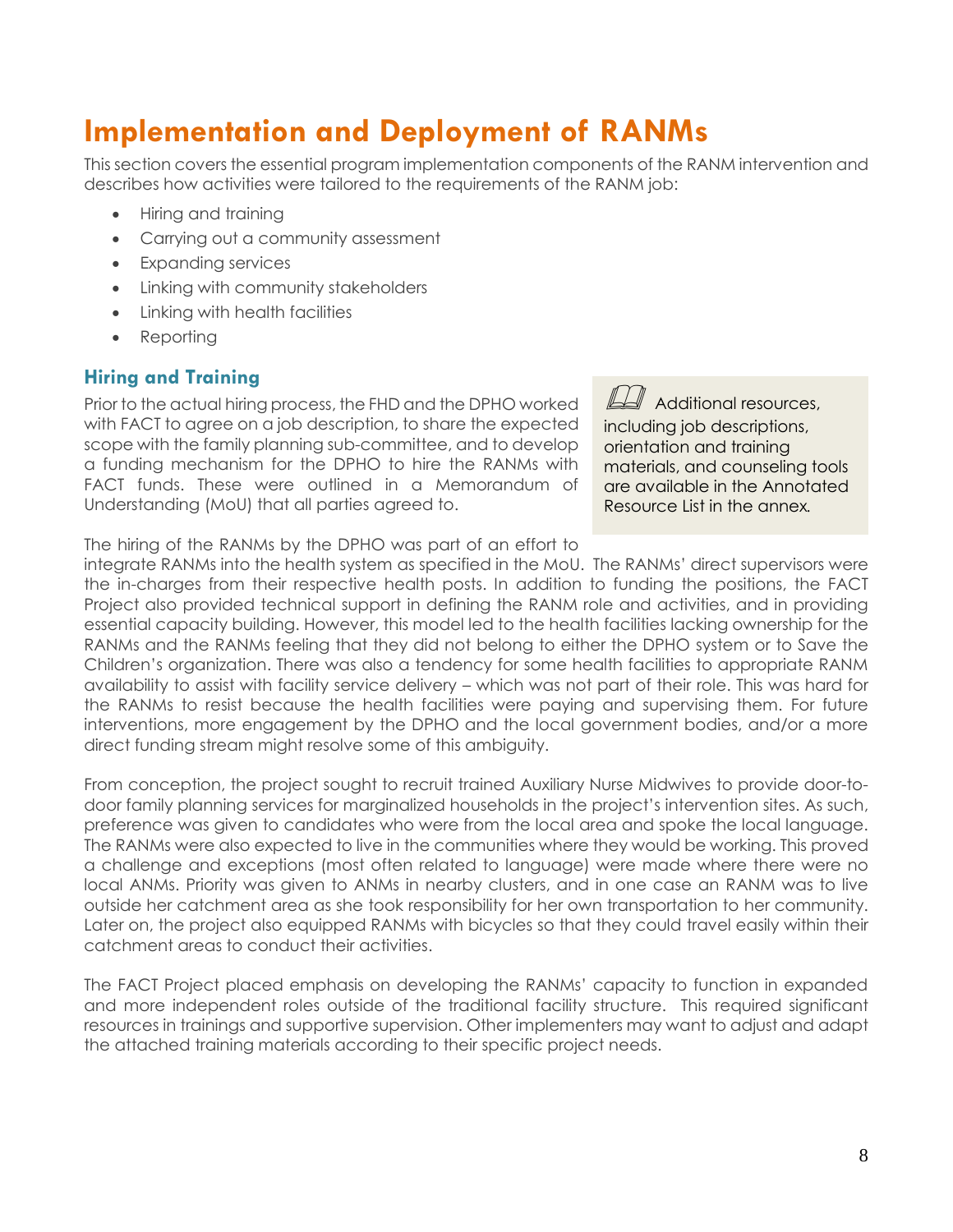The trainings and orientations for the RANMs included:

- **National Comprehensive Family Planning (COFP) and Counseling Training** The COFP/counseling is the national standard family planning training curriculum for MOH service providers. This is an eight-day competency-based training that emphasizes counseling, informed choice of all family planning methods in the MOH family planning program, and provision of quality family planning services. The curriculum also included the Standard Days Method, which was newly added to the COFP/counseling.
- **Two-day orientation on the RANM roles and responsibilities**  With the recognition that social and gender norms significantly influence reproductive health behaviors and family planning use, particularly among the target marginalized groups, it was important that the RANMs understand and be able to use the Pragati games as part of their community-level activities. In addition to learning about the Pragati games, this orientation also included a review of the RANM roles and responsibilities; how to collaborate with the DPHO structures and health system; how to mobilize and engage communities to improve reproductive health; and data reporting. Family planning logistics management and needle disposal were also important, since the RANMs were providing Depo-Provera injections at the household level. If the Pragati games were not included in the RANM role, the orientation schedule and content could be adapted.
- **Refresher Training on community MNCH services and social norms**  Once the FHD and the project decided to expand the scope of the RANM service delivery package to include additional health services beyond family planning, there was a need to provide additional refresher training, particularly for MNCH. Effective coordination of pregnancy care with the health facility was emphasized during the training as certain visits within the recommended routine series of ANC visits must be conducted in the facility, and mothers receive financial incentives for attending routine ANC visits. In addition to ANC, the training content also included the provision of pregnancy-related counseling, newborn care, nutrition assessment and counseling and PNC including postnatal family planning counseling. With respect to social norms, male engagement during pregnancy and with newborn care was encouraged by including husbands of clients during ANC and PNC counseling visits. The project developed picture cards that RANMs could use during counseling to spark conversation around gender roles and promote couple communication. As the decision to expand RANM services was made after RANMs had received their COFP/counseling training, this content had to be included in a separate training. For future implementers, this training could be integrated with the COFP/counseling training as one event.

### **Community Assessment and Development of Client Logbooks**

The project's formative research and consultative meetings helped to identify the marginalized ethnic groups who were not accessing existing health services within the intervention area and where they were located. Project staff engaged local leaders, key stakeholders, and DPHO / health facility staff to map areas with the highest concentration, or "clusters" of marginalized communities. These suggested communities were validated by on-site visits and then finalized as "marginalized clusters." Based on the identified marginalized clusters, the number of households within a

Additional resources, including the household needs assessment tools, and client logbook and how to use them, are available in the Annotated Resource List in the annex*.*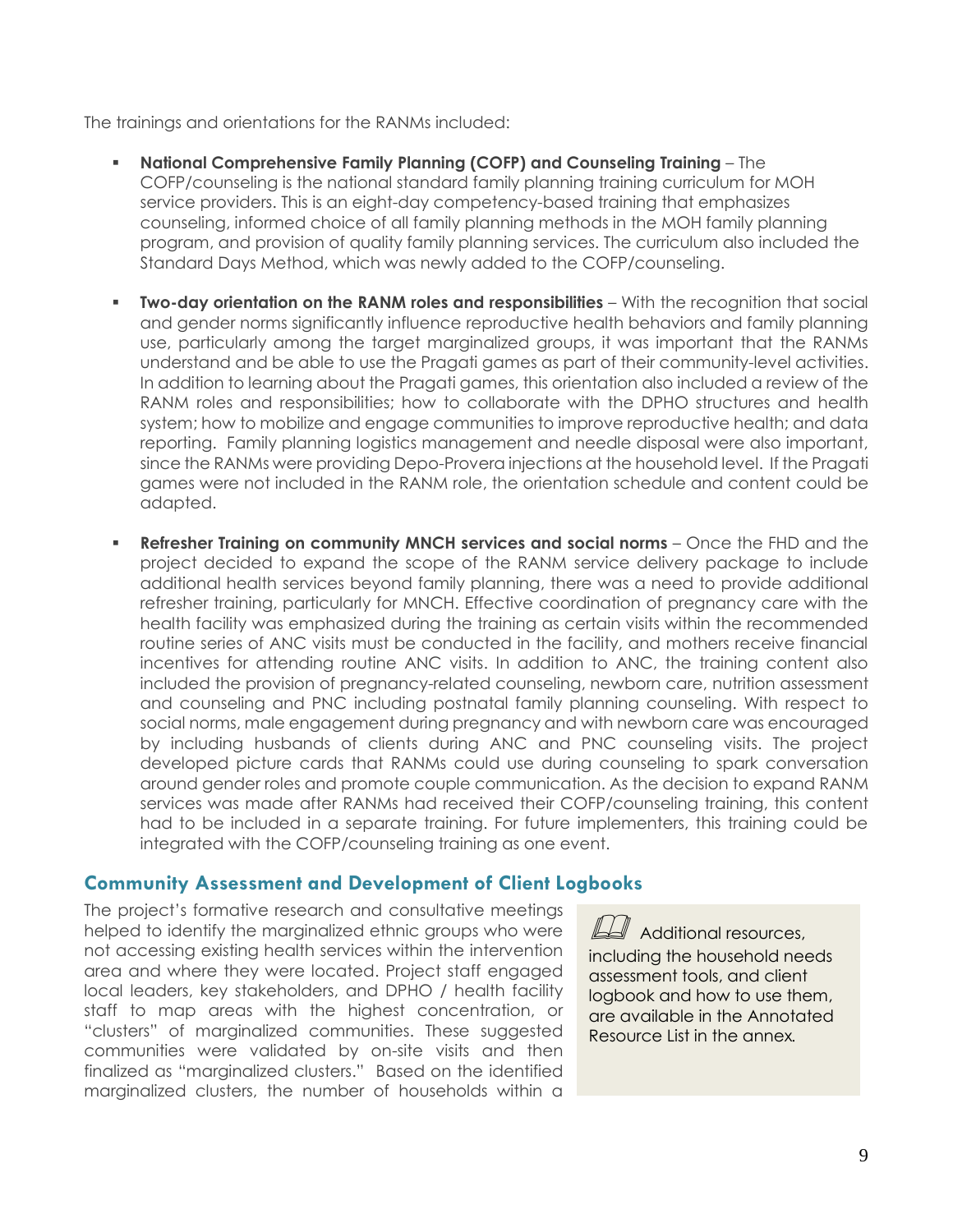cluster, and the distances between the clusters, the total number of RANMs was determined. In one VDC, it was possible for one RANM to cover two clusters while in the urban areas more than one RANM was needed (for example, in the Butwal Municipality). While the clusters needed further adjustment as the project proceeded, these clusters became the catchment areas assigned to the RANMs.

Before deployment in their household clusters to provide services, the RANMs conducted a community assessment, including a household needs assessment in their clusters. This facilitated their becoming familiar with the target community and developing trust within that community.

#### *Community Assessment*

After a community-level introduction from the local Health Facility In-Charge (HFIC), the RANMs conducted a household needs assessment – requiring them to visit all households within their identified clusters. The goal of this assessment was to identify the houses and groups with the highest need for family planning and health services so that the RANM could prioritize her services and other activities. The assessment process had the added benefit of allowing the RANM to become familiar with her target area and to build relationships with households.

The RANMs used a household needs assessment guide and tool to collect data on their beneficiaries, which included ethnicity, occupation, number of children, and source of health care. The assessment also included data on family planning use and barriers to use. Finally, the assessment also identified households with migrant husbands and the duration of time during the year when their husbands were away from home. The household needs assessment of pregnancy status and MNCH care-seeking was conducted at a later time, after the project expanded the scope of the RANM service delivery package.

#### **Systematic Identification of Influential Groups and People**

While untested in this project, the identification of influential community members and groups can be conducted through social network mapping.

Essential elements include:

- **.** Identification of influential people through a "snowball" process, asking a range of community members who they consider to be influential in their lives and in their community, and asking the same question to those "referrals". Eventually, certain individuals will be identified by multiple people.
- **Identification of significant groups in the** community through focus group discussions. Information can be validated through discussions with multiple groups of community members (women, men, youth, teachers, etc.). Care should be taken to avoid assuming that the largest or most formally recognized groups are the best groups for diffusion – although they may be.

As part of the wider community assessment, the RANMs also conducted meetings with the FCHVs in their cluster areas and began identifying influential people and groups in the community with whom they might collaborate. While engagement of these groups was central to the overall RANM model, it would have benefited from a more structured and purposeful assessment in this early assessment phase. These engagement activities were reinforced through coaching and supportive supervision of the RANMs, encouraging continued collaboration in the community.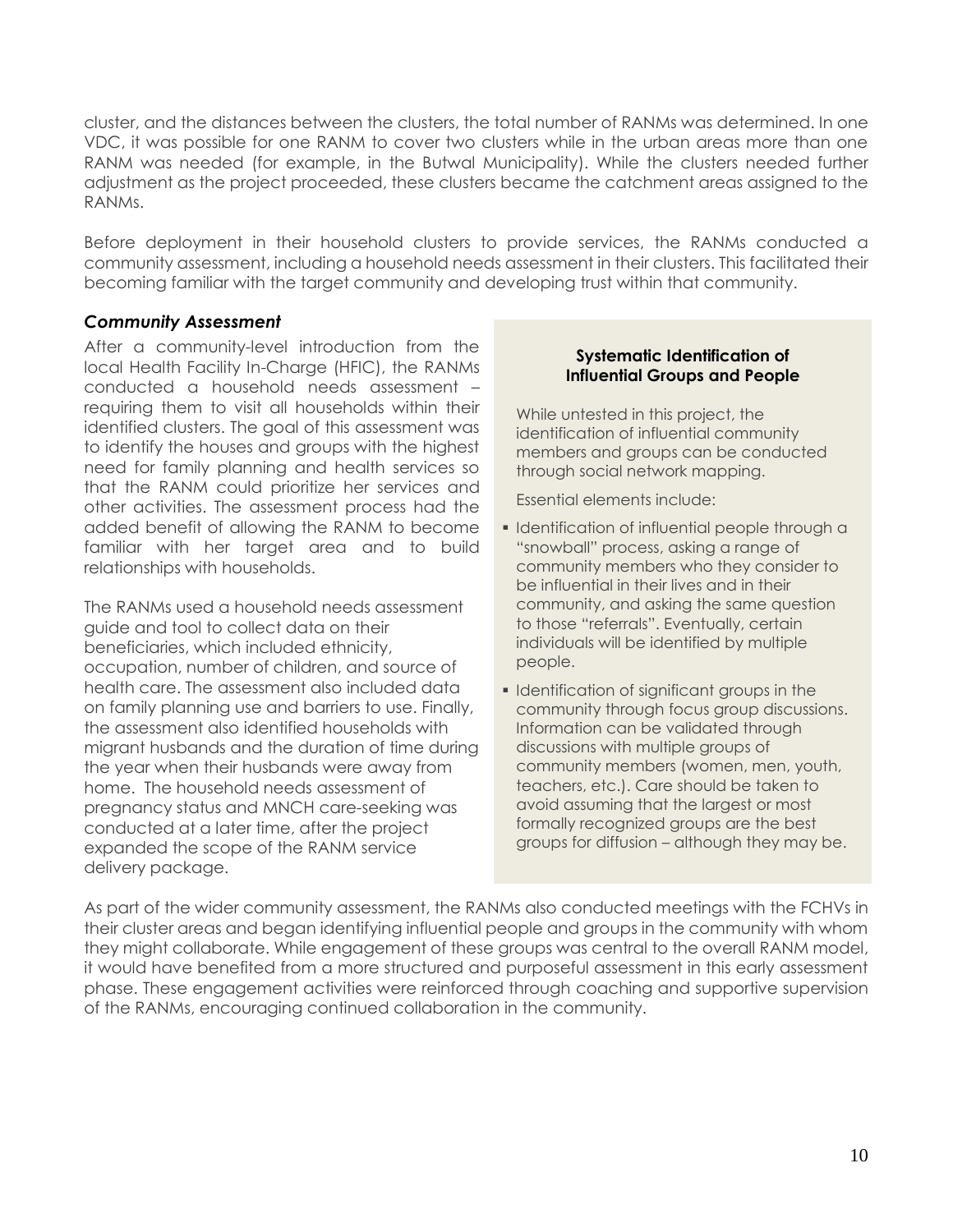#### *Management of a Client Logbook*

The individual household information collected through the household needs assessment led to the identification of priority households for follow-up, based on unmet need for family planning and health services.

The Client Logbook was developed as a tool for the RANMs to track:

- households and clients
- **•** clients' health needs
- **EXECUTE:** services provided
- **•** plans for follow-up services

As new client or household needs were identified (such as new pregnancies), RANMs added these updates to the Client Logbook and service tracking. The RANMs' Client Logbook was designed to help RANMs monitor their clients through the continuum of care from household to facility-level referrals.

The Client Logbook was also used for work planning and community activity tracking. The RANMs used the Client Logbook to develop monthly work plans based on the health needs and priorities they identified, and tracked community and group activities. All RANM activity data was compiled monthly and submitted for the health facility and project monitoring staff. All service-delivery data (particularly MNCH and family planning) was integrated into the district health management information system (HMIS) through entry of their data into the health facility family planning and MNCH registers.

Lists of all households and their family planning status (users, non-users, or unmet need) were entered into the Client Logbook. Lists were later expanded to include information on pregnant and postnatal women, under-five children, and migrant spouses. When preparing their monthly work plans, the RANMs updated all of these lists. The Client Logbook, thus served as a tool to prioritize and guide client follow-up based on the needs identified.

#### **Table 3: RANM Logbook Sections**

#### **The Client Logbook, maintained by each RANM, includes: Client Records** ■ Monthly Individual client follow-up and group activities plan (work plan) ■ Contacts with influential people **EXECT:** List of clients from household assessment and family planning use and marginalized status **•** Pregnant women record ■ Postpartum women record **■** Under-five Child Health record ▪ Migrant household record **Service Delivery Records ·** Individual activity sheet **•** Group activity sheet ■ Coaching & Mentoring with FCHVs and promoters ■ Contacts with influential people ■ RANM field activity list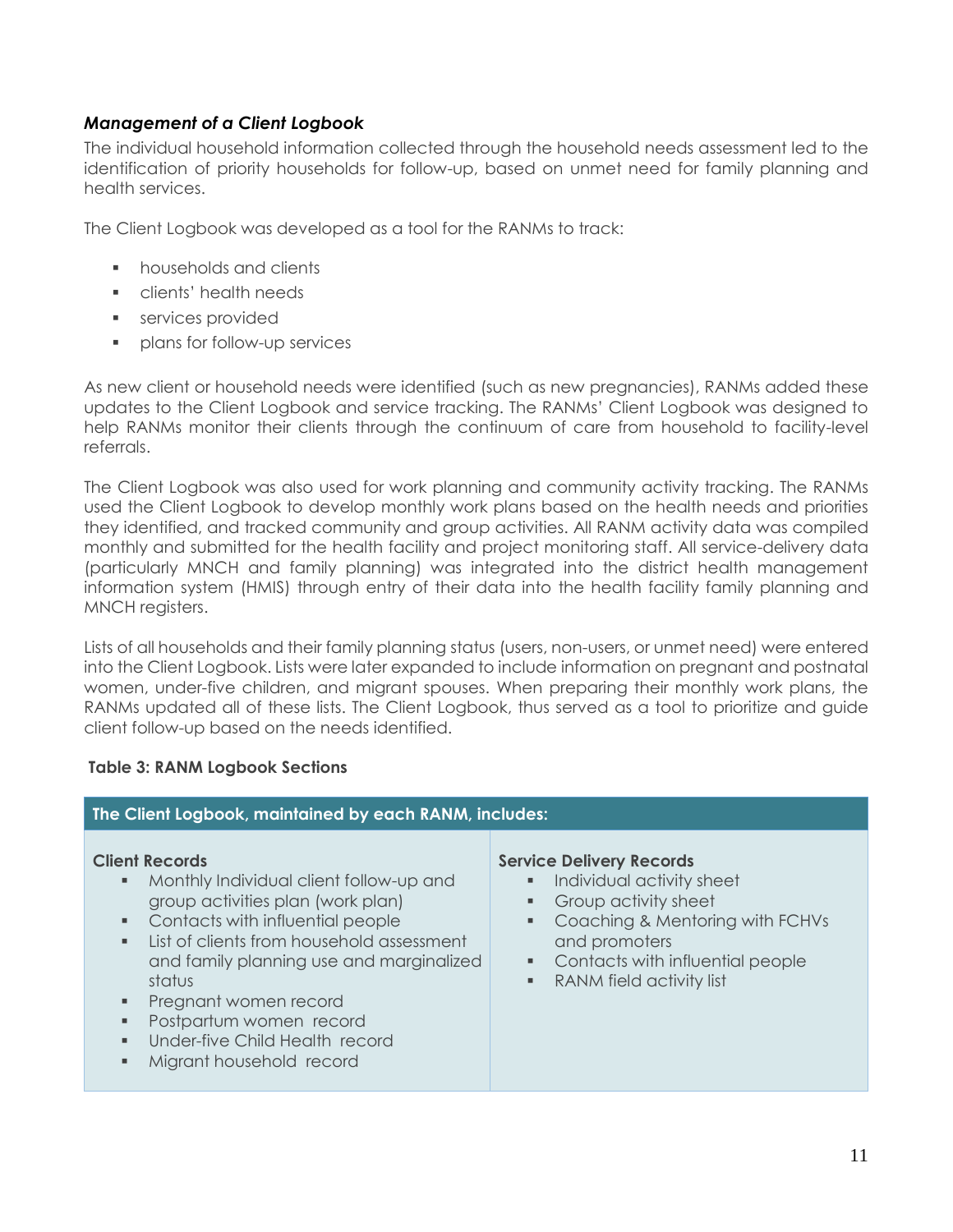### **Implementation of Expanded Services**

While the package of RANM services at the household level has been elaborated in previous sections of this guide, there were several programmatic considerations in the delivery of these services that future program implementers should consider.

#### *Maximizing the benefit of the RANMs through expanded services*

As mentioned previously, it became clear early on that the community demanded more than family planning services. In addition to extending the reach of the health facility and facilitating access to services for the community, provision of these services also offered less sensitive "entry points" for introducing family planning discussions. Pregnancy care was a particularly useful platform for opening these conversations and allowed husbands or in-laws to learn about maternity and newborn care along with the mothers. The provision of preventive health and MNCH services in the community also helped build trust between RANMs and their beneficiaries, making it easier for them to enter homes and discuss sensitive reproductive health topics that are traditionally taboo topics to discuss with "strangers" among marginalized ethnic groups. By the end of the project, the majority of the services requested by the community from RANMs were family planning and pregnancyrelated services.

One of the challenges, given the general appreciation for local service provision was to prioritize and justify the provision of these services for marginalized households that they would otherwise not have access to due to cultural or geographic barriers, without slipping into providing home services for everyone. More rigorous use of the Client Logbooks to monitor actual need and when needs may have been met would help guard against this risk.

#### *Use of picture cards to encourage reflective discussion*

An important component of household-level service delivery was the opportunity to talk with women, their husbands, and sometimes extended family members. The RANMs used these opportunities to discuss gender and family roles that influence reproductive health behaviors and maternal health outcomes. Particularly in relation to pregnancy-related care, the RANM used a series of picture cards to spark these discussions – identifying one or two picture cards or topics for each visit. Examples of picture cards that were developed are shown below.

 $\mathbb{Z}$  Additional resources, including the ANC and pregnancy picture cards, along with guidance for their use, are available in the Annotated Resource List in the annex*.*



**Figure 3: Husband attending birth Figure 3: Husband helping with care of infant**

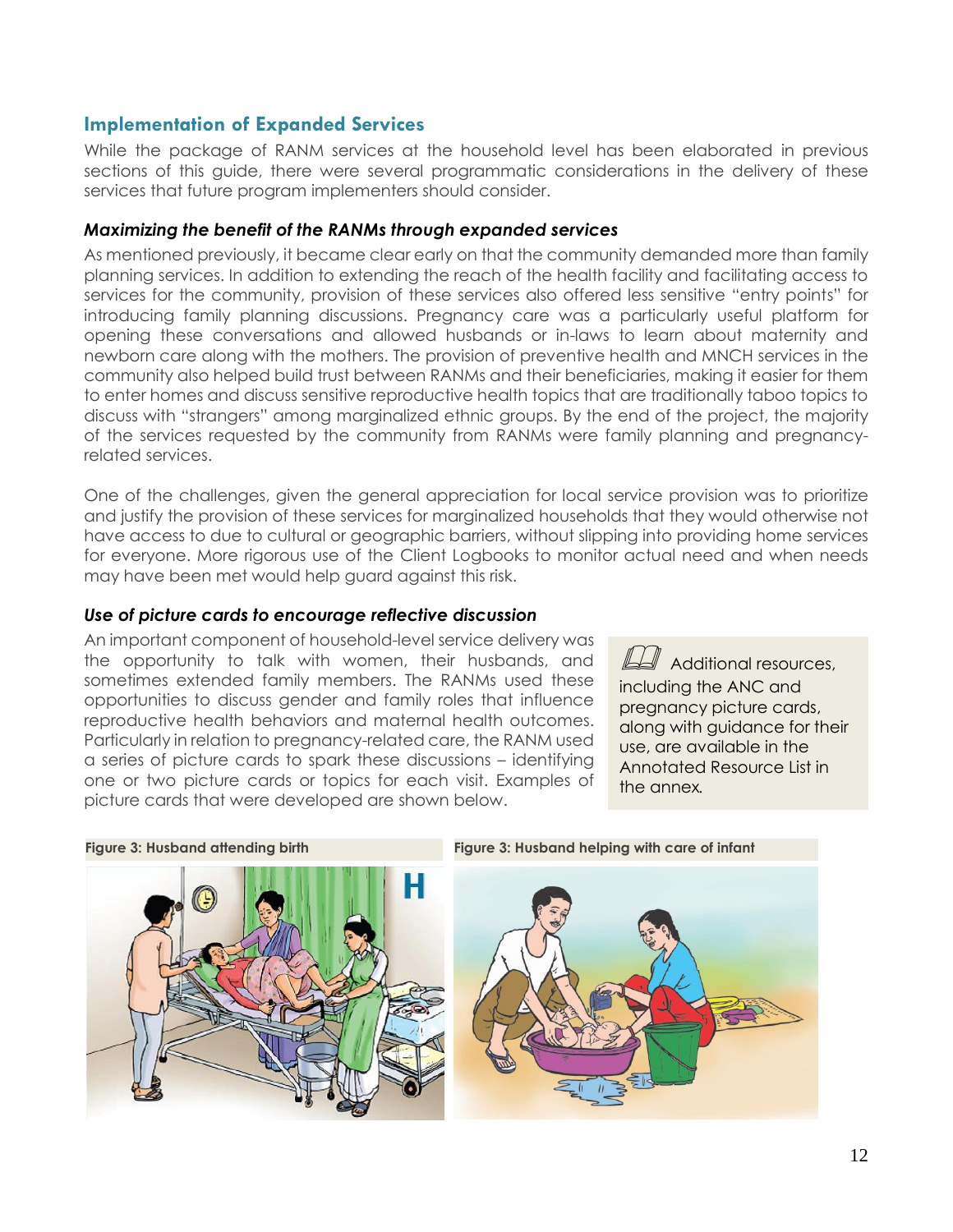For each figure, the following three questions were used to guide discussion:

- What do you see here?
- Is this something you might be able to do? Why or why not?
- What might the community think if they knew you or your husband were doing this?

### **Linkages with Community Stakeholders**

#### *Engaging Men*

Recognizing that men are often key decision makers in the family, as well as key reference groups who uphold social norms more broadly, the FACT Project sought to include men in conversations about family planning and reproductive health with their wives, family members, and peers whenever possible. These discussions occurred most often through the RANMs' home visits, as well as during community and group activities. By engaging men, the project aimed to influence both family planning use and the social and gender norms associated with reproductive health behaviors. However, given the number of absent men and husbands in Nepal due to work migration, it may be important to better adjust the strategy to also reach migrant men.

A few parameters guided the project's male engagement strategy:

- The goal for involving men was to encourage more equal conversation and participation of couples together in decisions related to family planning use, not at the expense of women's participation and voice.
- Consistent with the "reflection and action" approach to social and behavior change, the Pragati games encourage men to explore and reflect on gender and social norms as well as reproductive health issues with their families, peers, and in their communities. While the Pragati games are not an essential component of an RANM service delivery model, the FACT Project found that the integration of the Pragati intervention into the RANMs' services helped expand their reach in communities.

#### *Engaging influential community people*

The primary role of influential community members was to enhance the acceptance and diffusion of new ideas and behaviors in their communities. Working with the RANMs, influential community members encouraged and modeled learning about and discussing reproductive health topics, and participated in community discussions around the social norms and acceptability of family planning use. They also helped the RANMs identify households or groups who needed their services, particularly among marginalized groups.

Additional resources, including guidance on male engagement and working with influential community people, are available in the Annotated Resource List in the annex*.*

It is important to note that influential people may have had positions of power or titles in the formal structure; but often, they were people with informal power or social influence. These were people who influence others through their charisma, leadership, or "who they are" without necessarily holding formal positions in society. The project made efforts to identify these informal leaders as allies and partners in the community to serve as champions of reproductive health. While the project served to spark their interest and enhance their capacity to advocate for positive reproductive health behaviors, they themselves developed their own roles in the community and dictated their own engagement with RANMs. In the spirit of social norms change through reflection, the project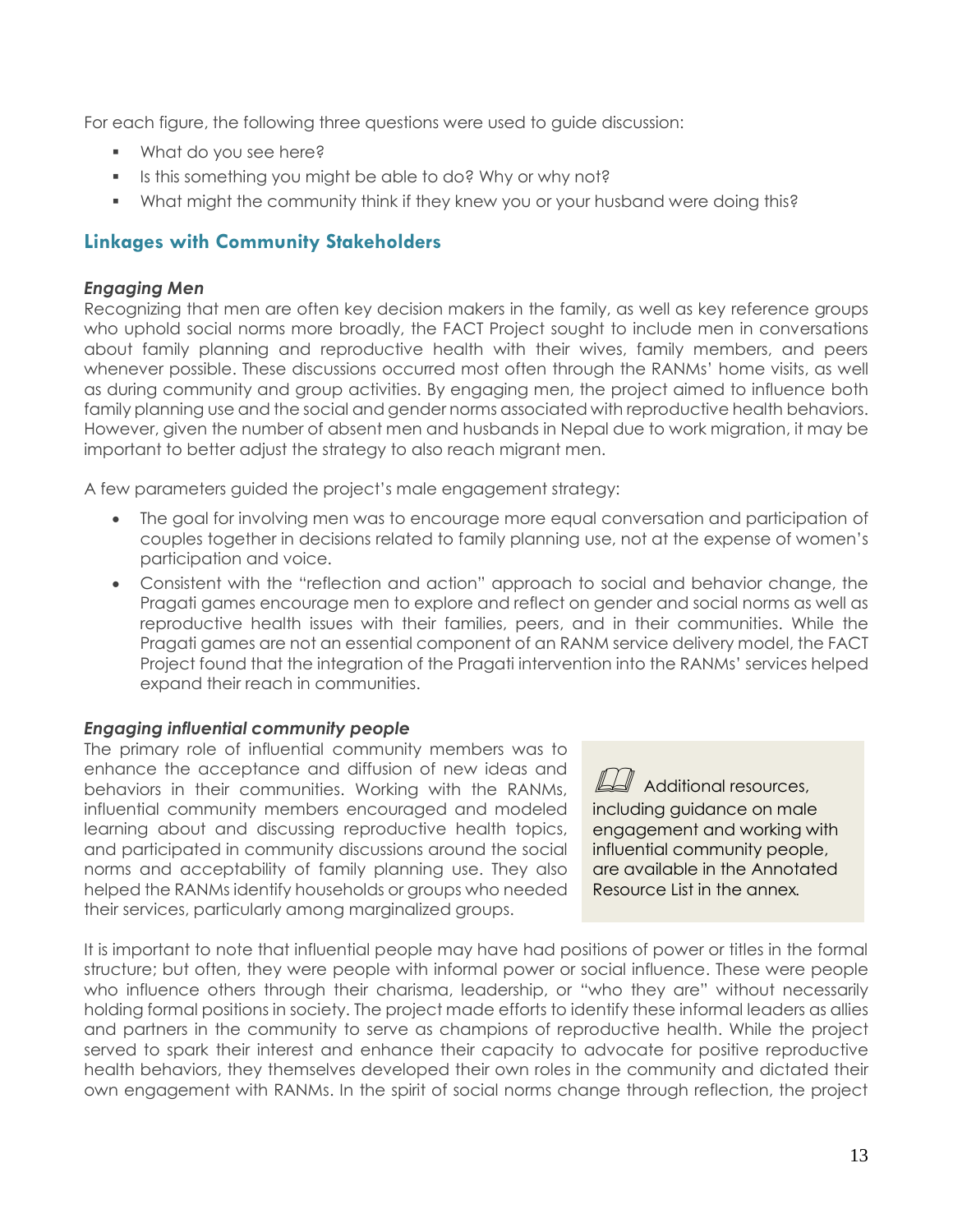did not recruit leaders to do prescribed activities, nor to transmit top down messages about reproductive health and family planning use.

#### *Community Platforms*

Using their credibility as trained health professionals with a leadership position in the community, the RANMs served as catalysts for reflection and social change within their communities. Both the Pragati materials and the supplemental picture cards in the ANC materials enhanced the social and gender norms components of their work. Their strength was in their ability to reach across stakeholders, providers, clients, and community members with reproductive health knowledge, service provision, and discussion of social and gender norms.

As described earlier in this guide, the RANMs took responsibility for coordinating and supporting a variety of health activities in the community led by other community stakeholders, such as the FCHVs. The FCHVs referred clients with family planning and health needs to the RANMs and the RANMs often supported the FCHVs during Pragati game sessions or other group education sessions. Additionally, the outreach clinics conducted by the local health facility offered an opportunity to reinforce the links between the RANMs and the formal health system. In addition to their mobilization efforts with other community leaders and stakeholders, the RANMs also worked through other informal or formal groups that may not have otherwise been reached (such as adolescents or men) through existing community platforms.

#### **Linkages with Health Facilities and Reporting**

The RANMs under the FACT Project were hired and supervised by the DPHO health system that covered their cluster areas, even though RANMs' salaries were supplemented by the FACT Project. This structure had the advantage of having their position integrated within the formal health system for future sustainability, as well as reinforcing the links between the community service provision and services provided at the health facility.

 $\square$  Additional resources, including a RANM Supervision Checklist and guidance for effective supervision, are available in the Annotated Resource List in the annex*.*

Data collection and reporting was an important aspect of the project, as the DPHO wanted to ensure that the RANMs' services were incorporated into their data monitoring system. RANMs reported all of their activities through the Health Management Information System (HMIS) at the facility, and they referred clients with health problems, for deliveries, or for facility-based family planning methods (such as LAM or permanent methods) to the health facility for services. The RANMs reported at least twice a month to their respective health facilities to submit data from their Client Logbooks to the facilities and meet with the HFIC and participated in the monthly FCHV meetings coordinated by each health facility. To varying degrees, the HFIC also monitored the RANM Client Logbooks and work plans.

In addition to supervision and reporting, the health facilities were also part of the supply chain system for the RANMs' medical and family planning supplies. These included not only family planning methods, but also basic primary care and ANC care supplies. These commodity supplies were monitored on a monthly basis.

While it was challenging at the beginning, both health facility staff and RANMs themselves learned how their respective activities complemented each other to the benefit of the community. However,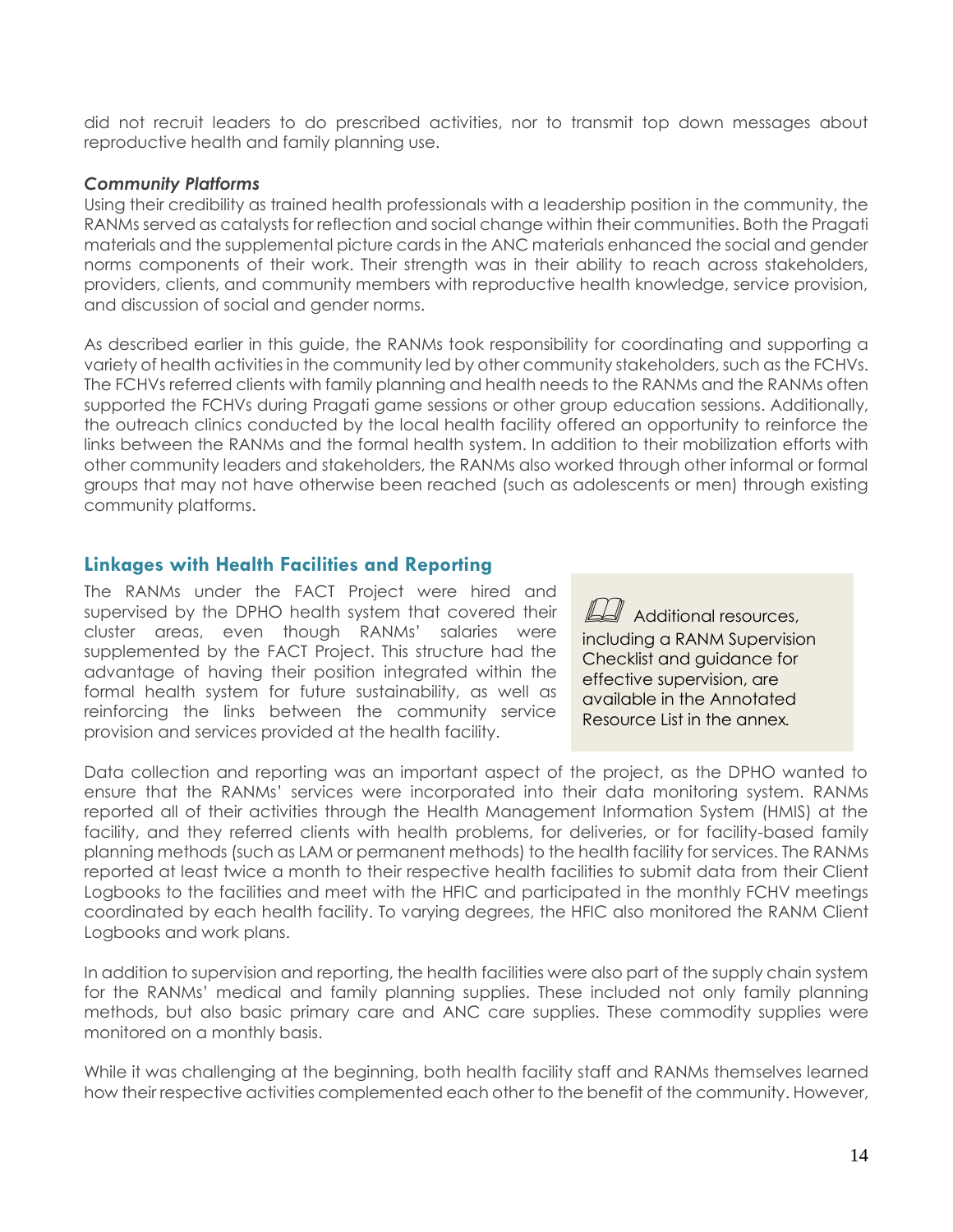there was a range in the level of mutual appreciation among health facilities and RANMs. Challenges the project faced included the ambiguity around whether the RANM "belonged" to Save the Children or the DPHO, a tendency for referrals to go towards the health facility but not from the health facility back to the RANMs, and clarification that, while the RANMs were part of the health facility "system," they were not there as an additional human resource for facility-based services.

# <span id="page-19-0"></span>**Adaptations and Learning**

As previously mentioned, this RANM intervention was a pilot intervention that made various adjustments during the course of implementation. The most significant of these was the expansion of health services offered by the RANMs addressed in the Service Delivery section above.

Others included:

- Reinforcing the RANMs' Client Logbook as a case management tool
- Addressing needs at the household level
- Adjusting for an urban setting
- Recognizing the unique value added with the RANM role

### **Case Management**

As the RANMs became more familiar with their role and priorities over the course of the project, they increasingly recognized the importance of the RANM Client Logbook as the primary tool to help them systematically prioritize and organize their work. The concepts of "caseload" and "case management" were relatively new and needed reinforcement to avoid slipping into offering services on an ad hoc basis without consideration for priority or resource allocation. Daily record keeping in the Client Logbook was emphasized to help their planning. RANM monthly "cluster meetings" were held to review the RANMs' activities, to review how their services and activities were reflected in the Client Logbooks, and to aggregate data for the project monitoring system from the RANMs' Client Logbooks.

### **Addressing Needs at the Household Level**

As previously described, one of the RANMs' strategies to address social norms that influence reproductive health barriers was through playing Pragati games in communities and in smaller groups in homes. Beyond this, the set of picture cards used during ANC was key to opening similar gender role discussions at the household level. The RANMs' counseling on SDM also strengthened their "toolbox" for offering alternative ways to think about fertility and family planning. In addition to involving husbands and in-laws in reflection discussions with clients, home-visits were also an opportunity for RANMs to provide personalized, respectful care to women who may otherwise be discriminated against in facilities. The RANMs found that the ability to offer services at home addressed needs for confidentiality and privacy that might not be met when people have to publicly seek services. This was particularly true because some of the RANMs were not from the communities where they worked, so clients often felt that they could trust the RANMs with keeping their information confidential, compared to FCHVs who are from the community and know clients' family members.

### **Urban Strategy Adjustments**

Based on the early marginalized identification, three of the RANMs in Rupandehi were assigned to two urban municipalities, specifically in slum areas. In the urban context, the RANMs found it necessary to be creative and flexible in their strategies for reaching people and groups since people spend less time at home and the majority are working for daily wages, making it more difficult to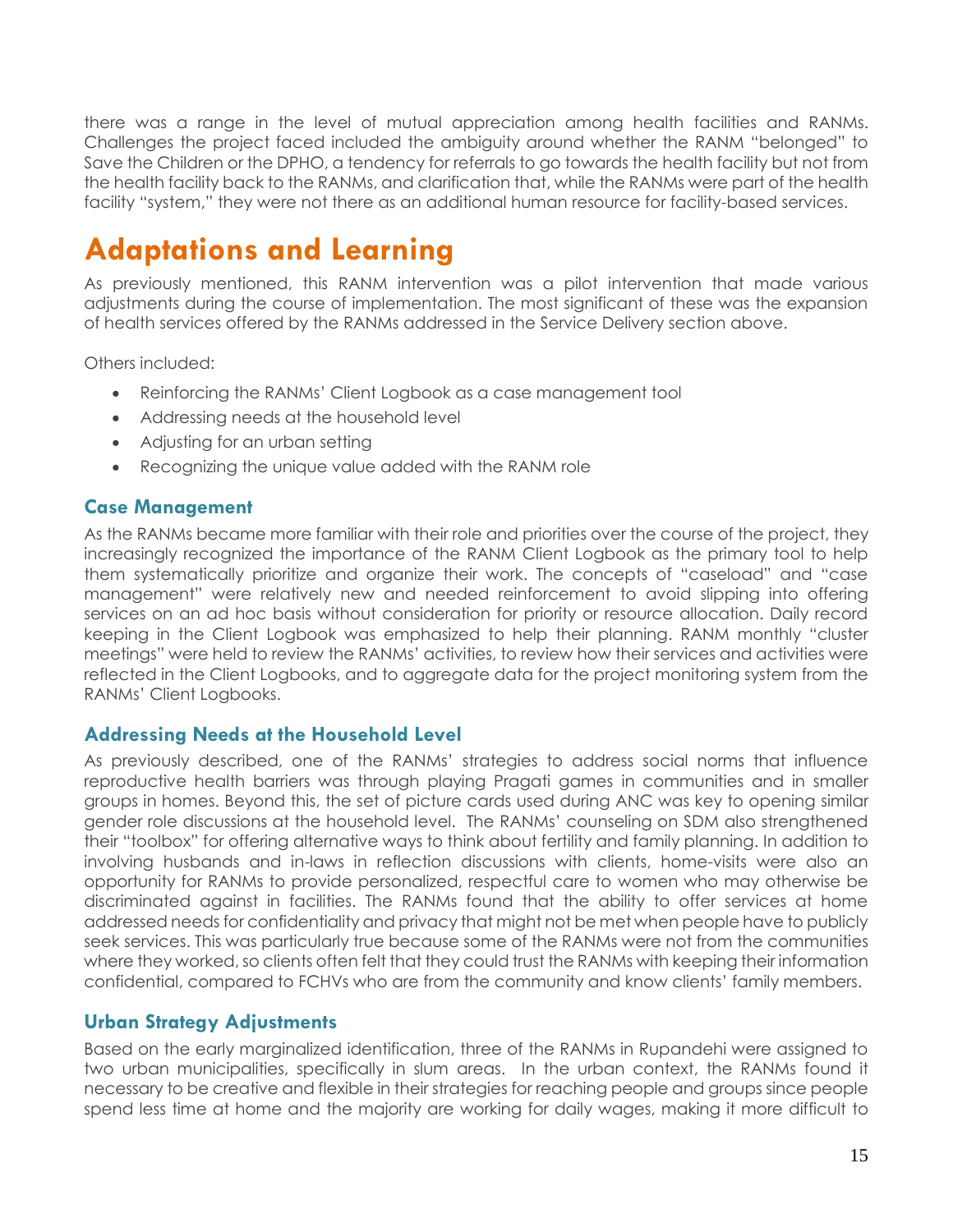mobilize them for either home visits or group activities. As alternatives to home visits, RANMs met people at work sites such as the river where people dig sand and the brick foundry. Conversely, during times when people were more often at home, such as in the winter, the geography facilitated rapid coverage through home visits since houses were close together and easy to access. In both cases, the concentration of people allowed for larger caseloads.

# **RANM Appreciation of Their Role**

Over the course of the project, the RANMs grew to appreciate the breadth and independence of their role. They appreciated the combination of theoretical and practical knowledge, and the systematic way of working that they learned from managing Client Logbooks. They appreciated the opportunity to adapt to different social and cultural settings, and to work at different levels, from the individual woman at the household level to collaboration with community leaders and health facility staff. As the RANMs felt increased appreciation for the role, the project was also able to encourage them to expand their responsibilities and reach.

# <span id="page-20-0"></span>**Evaluation Results**

Final evaluation results for this intervention have been analyzed and presented [in separate reports.](file:///C:/Users/sammi/Downloads/irh.org/roving-auxiliary-nurse-midwives) However, routine monitoring data indicate that the RANMs were successful in:

- Identifying, targeting, and reaching marginalized people and households, or those not otherwise accessing health services, in their communities. Approximately 80% of their clients were among the marginalized groups of the area: Dalit, Madeshi, or Muslim.
- Collaborating with FCHVs and health facility staff to promote health activities at the community level. As the RANMs gained entry into the marginalized communities, the proportion of contacts among those individuals increased dramatically.
- Encouraging FP use. Women in the RANM sites were 2.6 times more likely to be using FP methods than women in the control communities, and 3.3 times more likely to intent to use an FP method in 3 months.
- Distributing a range of family planning methods, including SDM and Depo-Provera, which was especially important for those who face cultural barriers to seeking facility-based family planning services
- RANMs' "whole family" approach enveloped men and in-laws into the conversations, increasing fertility awareness and providing opportunities to reinforce accurate information in the communities. This approach was particularly relevant for antenatal and postnatal care visits that included specific methodologies for male engagement.
- Carrying out a combination of household and community activities in order to enhance their reach and impact. As RANMs worked longer in communities, their contacts became younger, suggesting an increased acceptance in the communities and a potential opportunity to reach adolescents.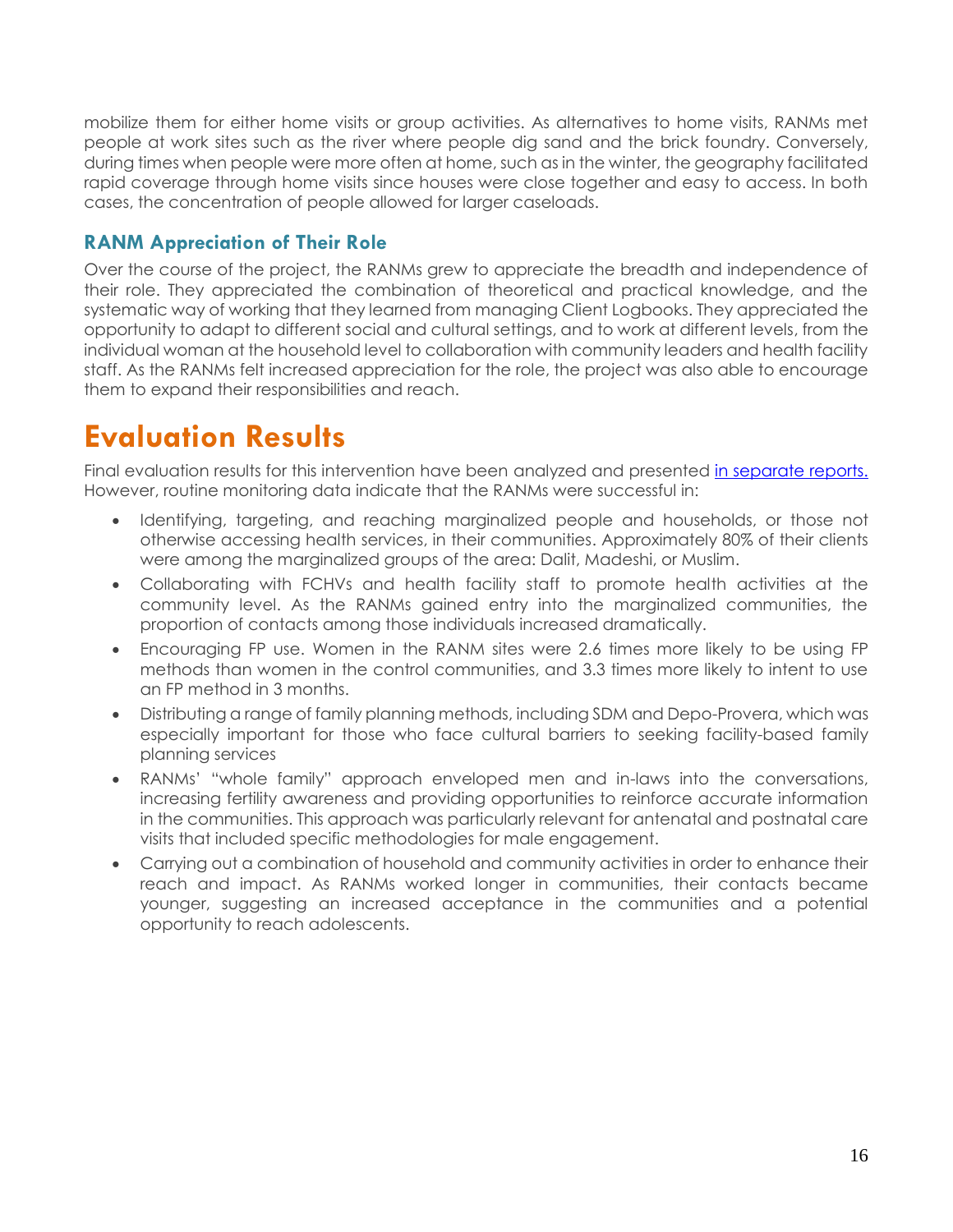# <span id="page-21-0"></span>**Conclusions and Recommendations**

The RANM intervention in the FACT Project was successful in reaching marginalized households – and those not accessing health services – with family planning and MNCH services. It did this through a combination of home visits prioritizing marginalized households and community activities mobilizing influential people and groups to expand conversations around social norms and reproductive health. There were, however, challenges and gaps that require more exploration.

### **Caseload Management**

The identification and application of consistent criteria for identifying, prioritizing, and retaining marginalized households for caseload management and follow-up was challenging. Caseloads ranged from 150 to 440 households across RANMs, with larger caseloads in urban areas. Within these caseloads, the majority of RANMs managed to visit approximately 150 households per month. Where visit numbers were high, they tended to be group visits, often in the urban slum areas. RANMs generally acknowledged that there were households in their caseloads that they considered as not needing their services. A process for rotating households into or out of the RANMs' caseload based on changing needs also needs to be developed.

### **Maximizing Collaboration and Links between RANMs and Respective Health Facilities**

As identified in the implementation section above, the different roles of Save the Children, MOH/health facilities, and the RANMs were problematic. This may resolve itself once an NGO entity is not between the RANM and the MOH; however, if outside support continues to be part of the strategy to expand RANM interventions in Nepal, further attention to the work planning and reporting, cross-referrals, and sense of mutual responsibility and teamwork will be needed. The health facilities are essential for the support of the RANM structure in the long term and their ownership over developing and maximizing the RANM role needs to be cultivated.

Another health facility element that needs further consideration is the inclusion of husbands in the provision of pregnancy and delivery care. If the RANMs are encouraging men to be more involved in the care of their wives and babies during pregnancy and the postpartum period, the health facilities also need to be welcoming of husbands' participation during pre-natal care and in labor wards. If male engagement in family planning and pregnancy care services is a priority, more consideration of a long-term strategy may be required.

# **Urban Strategy**

While the municipality-based RANMs creatively explored different options to effectively reach and engage couples and households in accessing essential health care, there is still a lot to learn about using this model in urban settings. This exploration will benefit from joint problem-solving between the RANMs and their respective health facilities, as the health system structure in municipalities is different to that in the rural VDCs.

# **Understanding the Cost-Benefit of RANM Services**

This project does not answer questions around the cost-benefit of these household-level services. As a rights-based approach, consistent with MOH policy, this model appears to be an effective intervention of reaching marginalized communities. However, it falls short of clarifying when RANM services may be essential for health, and when they may slip towards a "high-end model" for routine service delivery.